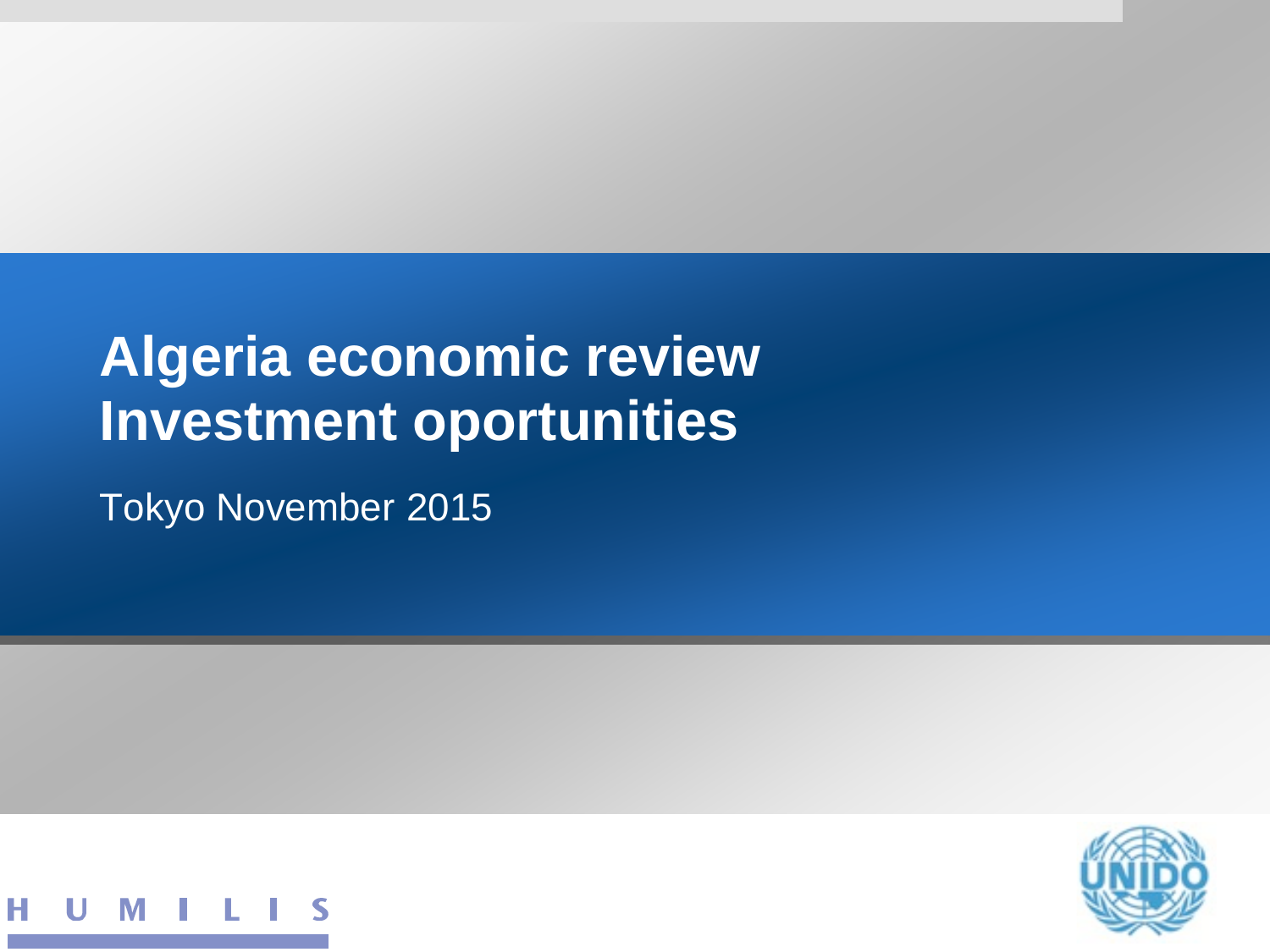#### **Contents**

Algeria macroeconomics and sectors of investment

| 1 | <b>Economy overview</b>         |
|---|---------------------------------|
| 2 | <b>Macroeconomic indicators</b> |
| 3 | <b>Renewable Energy</b>         |
| 4 | <b>Banking system</b>           |
| 5 | <b>Insurance</b>                |
| 6 | <b>Health</b>                   |
|   | <b>Questions and Contact</b>    |

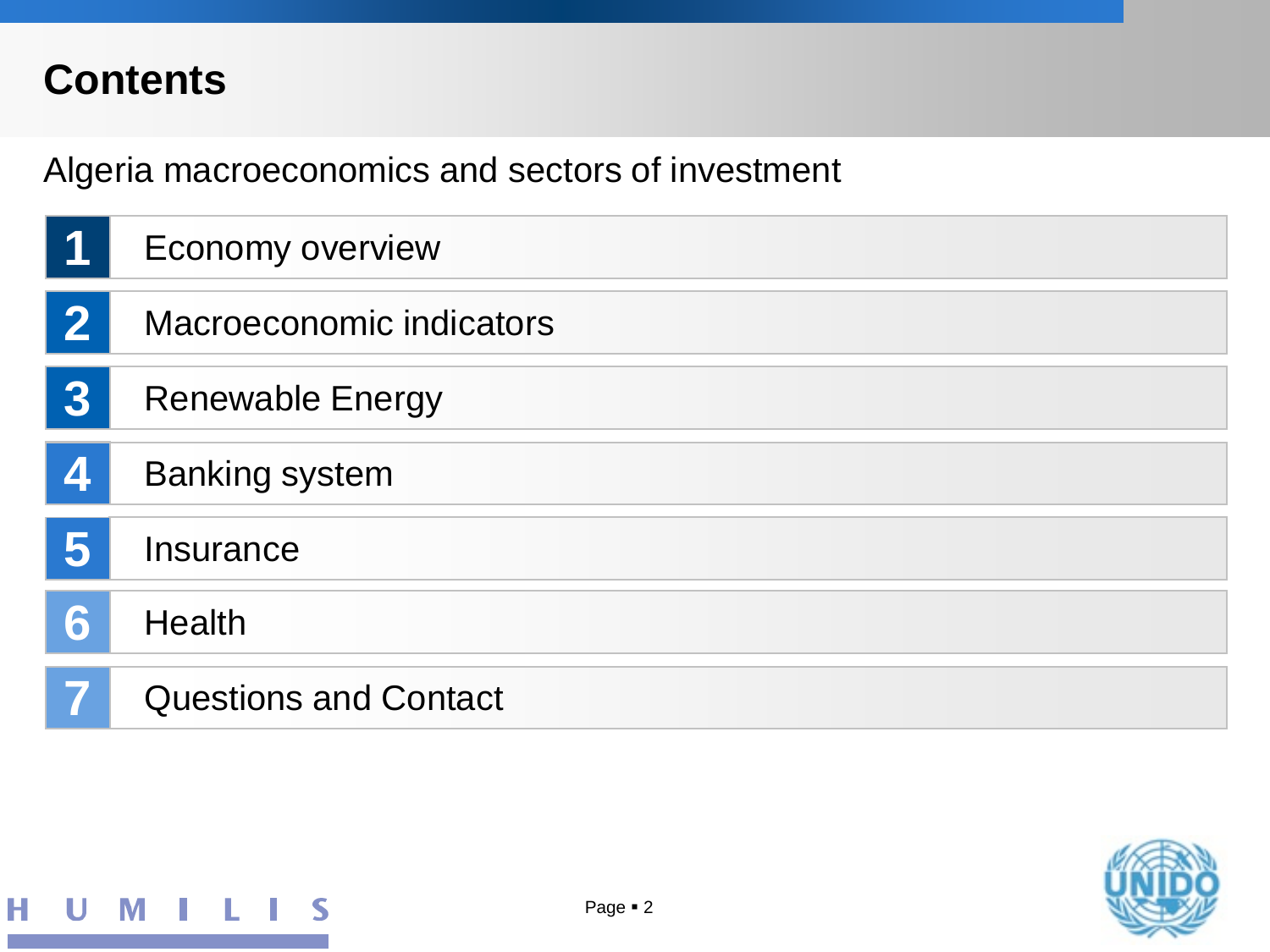## **Geographical situation : It takes less time to travel from Algiers to Barcelona, Nice, Roma, than from Central Tokyo to Narita Airport**

- **Algeria is the largest country in Africa** with 2,3M sq. km
- **The country border the Mediterranean** sea between Morocco and Tunisia
- Geographically close to the developed market of the South of Europe by sea (Spain, France, Italy)
- Algeria has the 10th-largest reserves of natural gas in the world and it ranks 16th in oil reserves



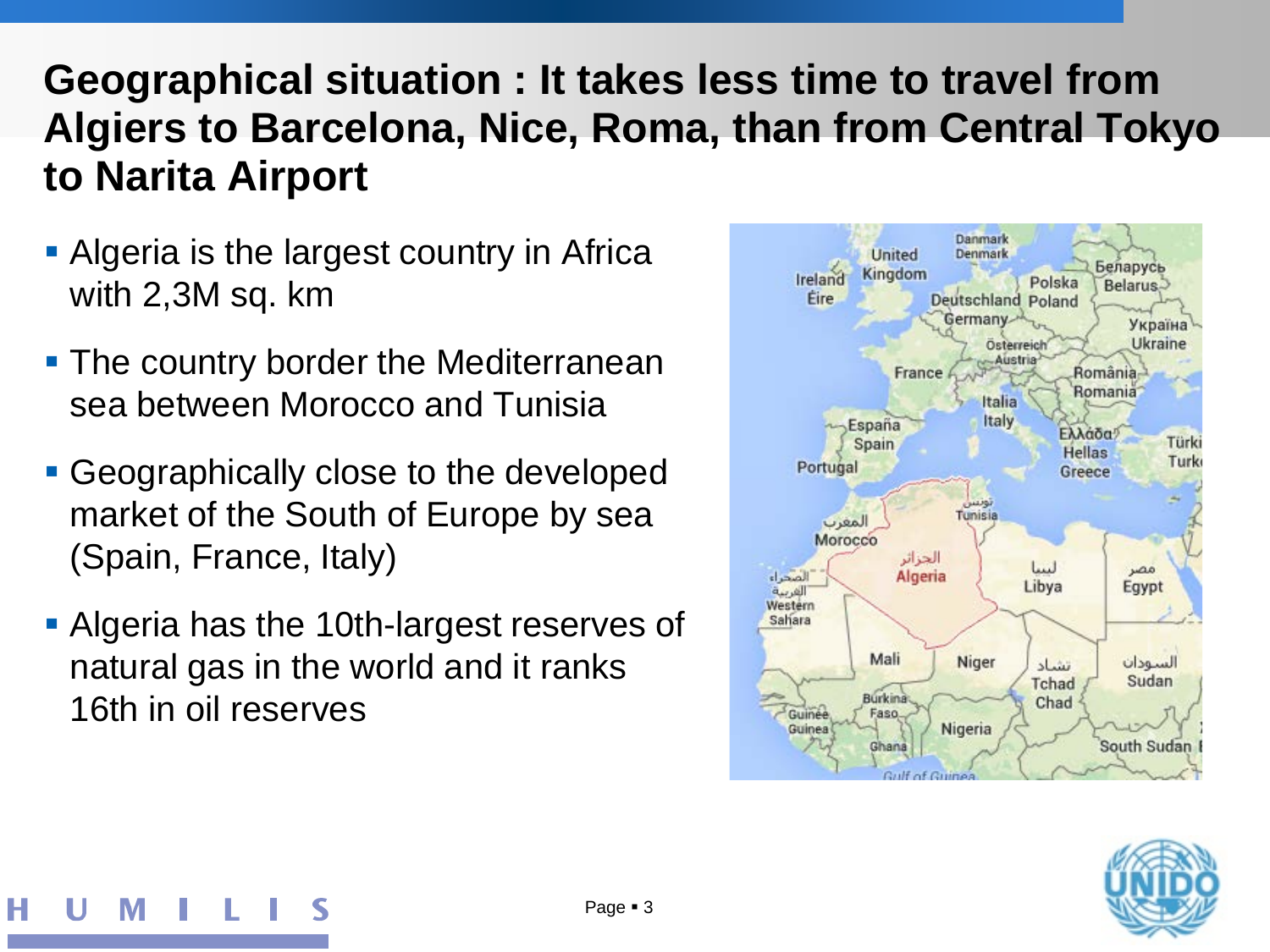#### **Population data** (*source: CIA World Factbook)*

- **A demographic economic endowment:**
	- **39,2 millions in 2013** with 1.84% growth rate
	- Qualify young population : **68% of the population is under 35**
	- One of the most advanced education system and health coverage system in **Africa**
	- **Most of the population speak at least** Arabic (official) and French (lingua franca)



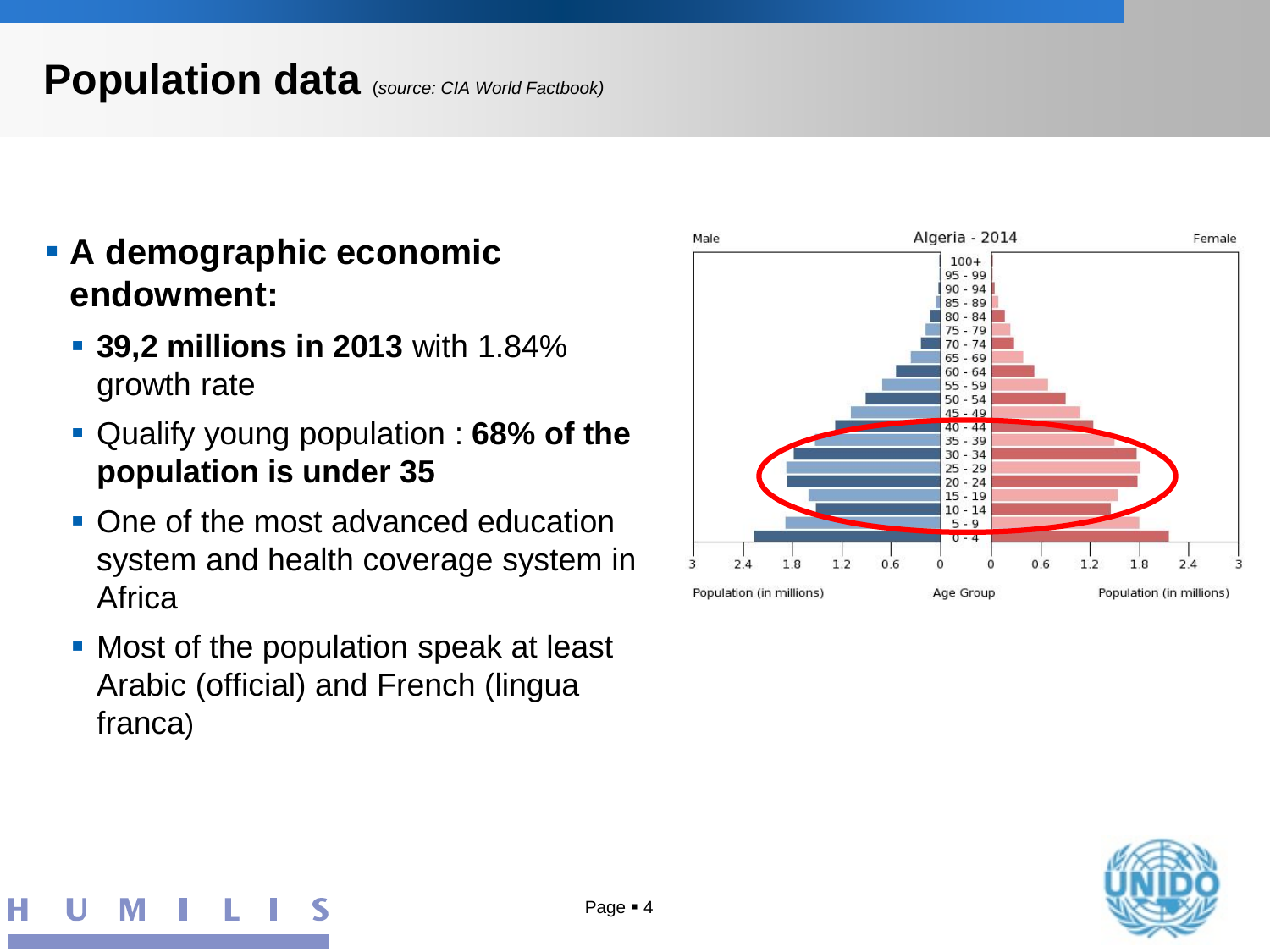### **Economy overview**

н

- Algeria's economy remains dominated by the public spending, but based on current economic situation and perspectives the government, now it is the momentum for economy diversification and business environment reforms.
- **Hydrocarbons have long been the backbone of the economy, accounting for roughly 60% of** budget revenues, 30% of GDP, and over 95% of export earnings.
- Strong revenues from hydrocarbon exports have brought Algeria relative macroeconomic stability, with foreign currency reserves of \$159 billions (June 30, 2015). In addition, Algeria's external debt is extremely low at about 2% of GDP.
- The GDP growth rate has been positive the last 10 years despite the financial crisis.



#### **GDP growth rate**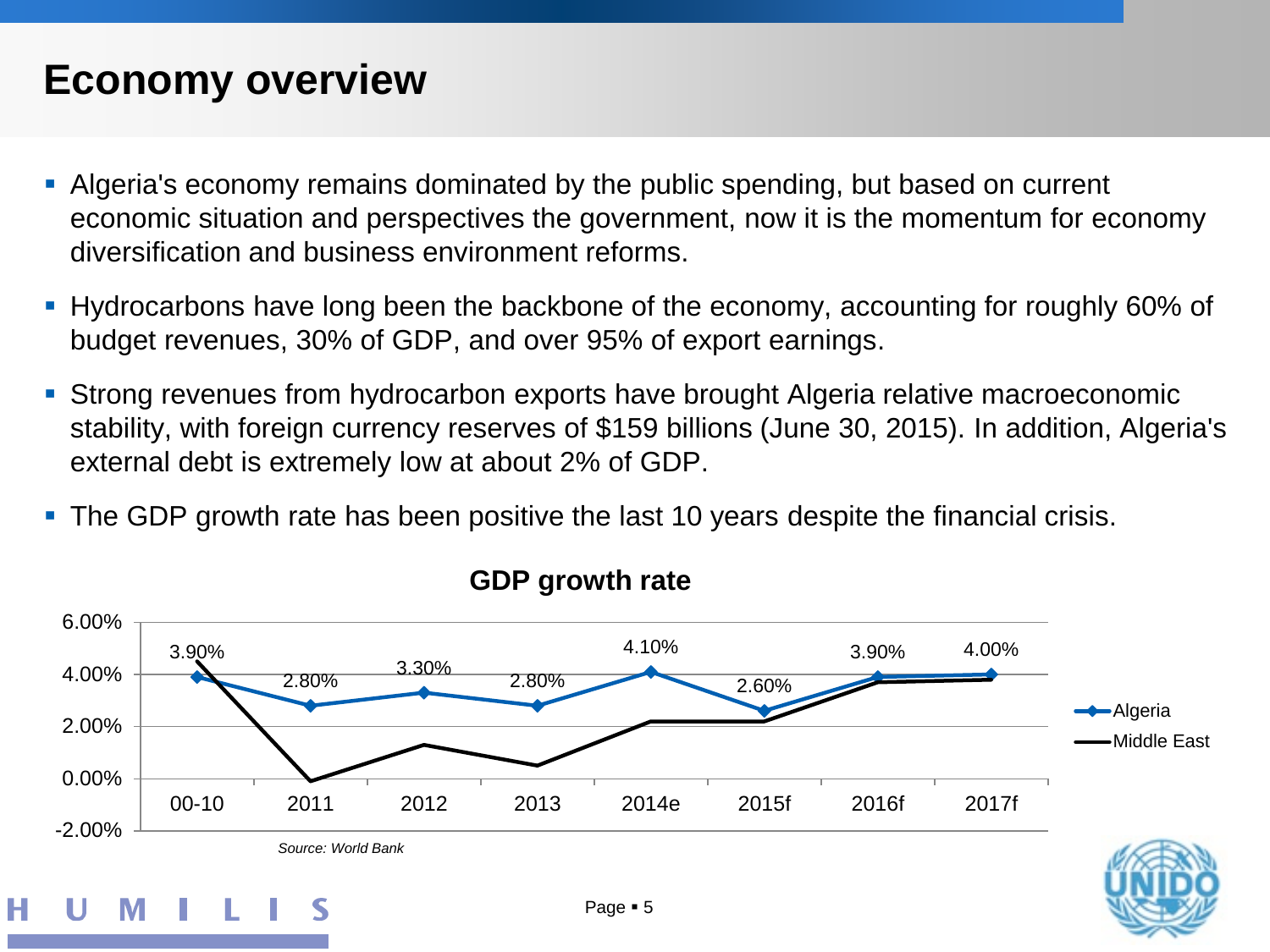### **Economy overview**

**The Trade balance is expecting to be negative for the first time for 20 years due to** the fall of oil prices…

| Overall trade<br>exchange | 2010 | 2011 | 2012 | 2013 | 2014 | 2015* |
|---------------------------|------|------|------|------|------|-------|
| Imports (bn USD)          | 40,5 | 47,2 | 50,3 | 55   | 58,5 | 39    |
| Exports (bn USD)          | 57   | 73,4 | 71,9 | 65   | 63   | 29    |
| <b>Trade balance</b>      | 16,5 | 26,2 | 21,4 | 10   | 4,5  | (10)  |

*Source: algerian customs* 

■ ...however the important hydrocarbon exportations of the last years has allowed Algeria to accumulate foreign exchange reserves and secure the financial system.

|                                   | 2010 | 2011 | 2012 | 2013 | 2014 |
|-----------------------------------|------|------|------|------|------|
| Foreign exchange reserve (bn USD) | 151  | 183  | 191  | 193  | 179  |

*Source: CIA factbook*

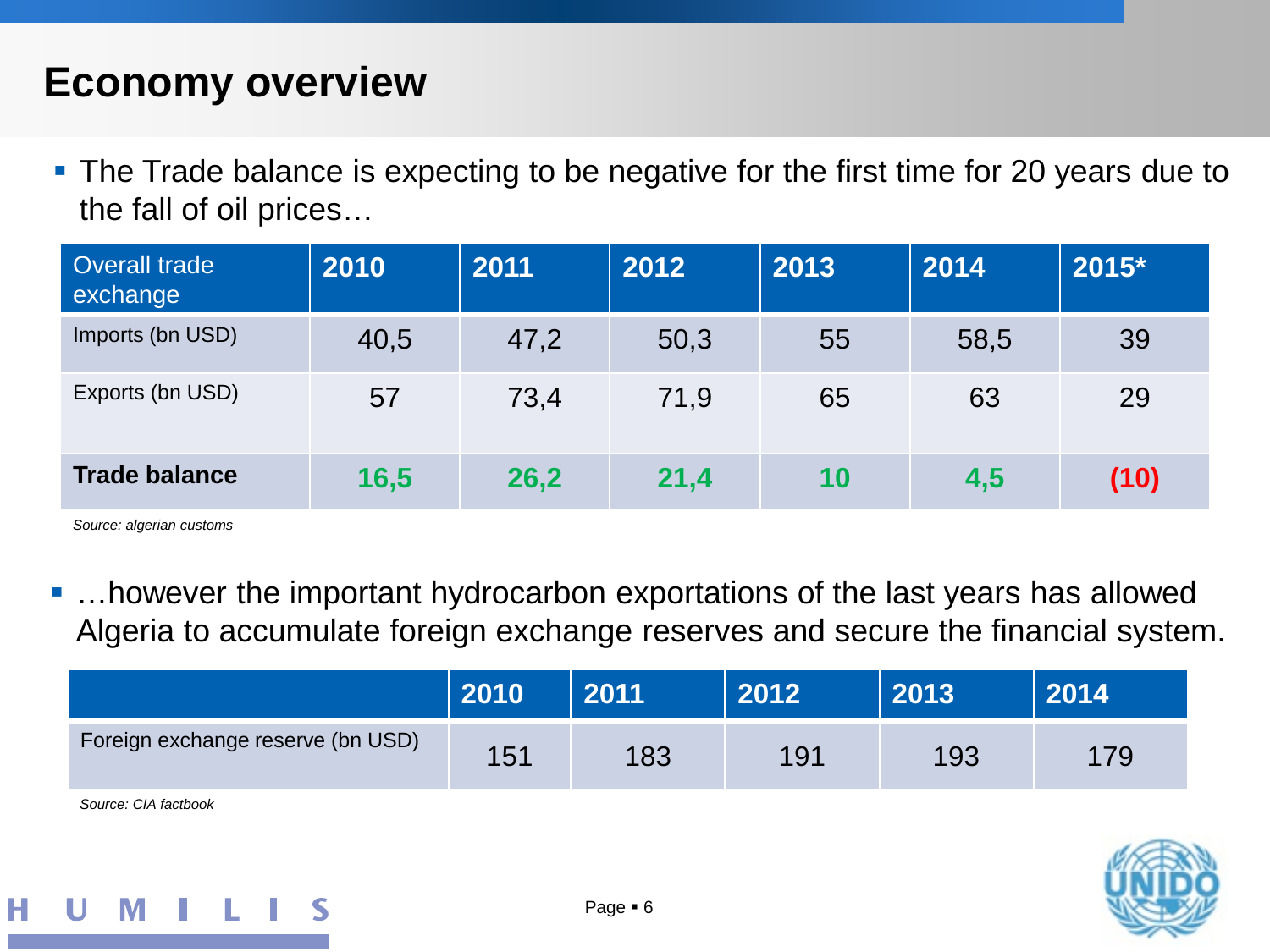# **Evolution of foreign trade in millions of US \$**

 The results in terms of foreign trade achievements Algeria for the nine months 2015 recorded a deficit of 10.33 billion US dollars, against a surplus of 4.08 billion US Dollars, this trend is mainly due to the respective declines exports and imports (40.24%) and (11.34%).



Page • 7

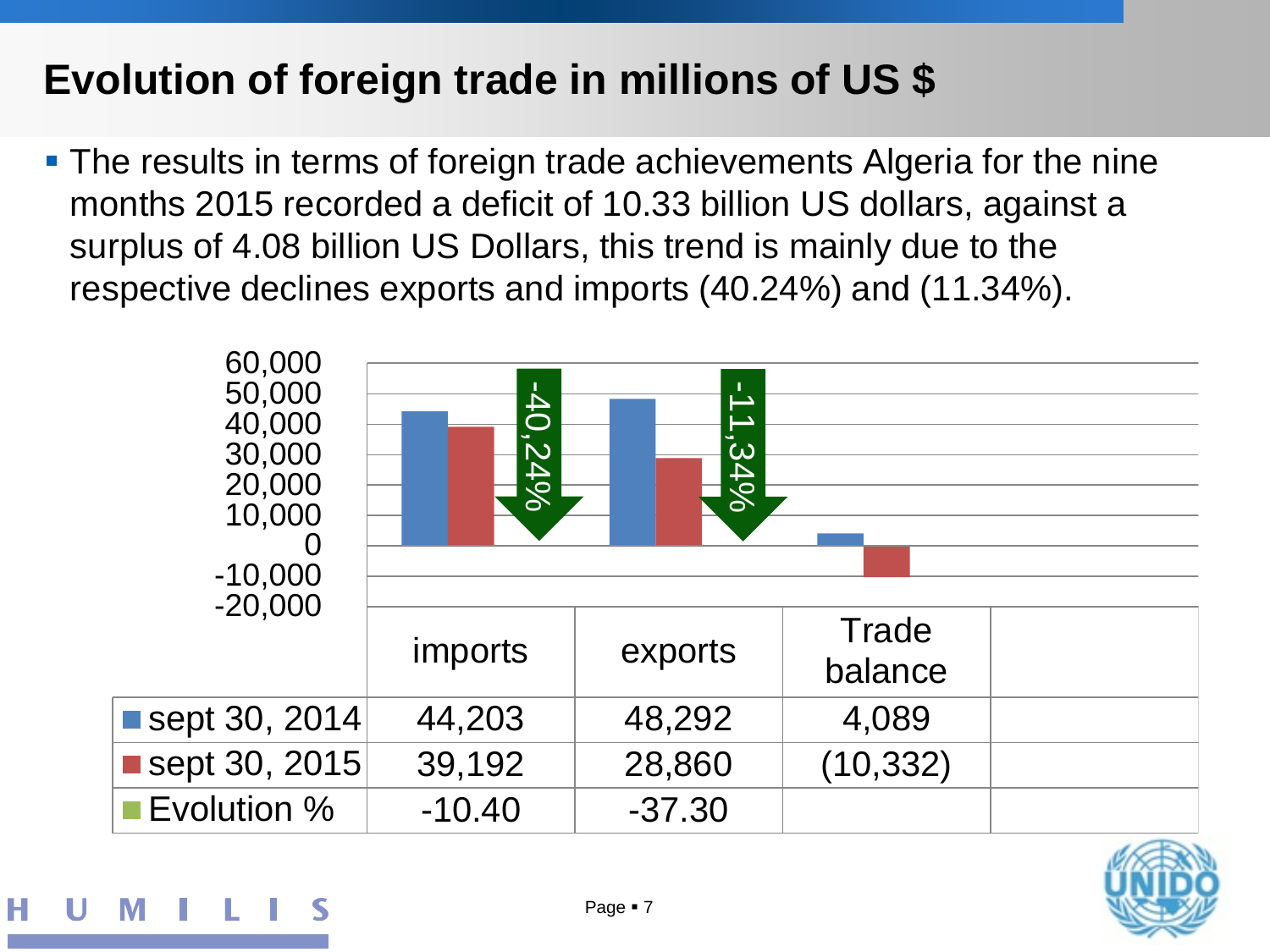## **Geographical situation**

- **Algeria is the largest country in Africa** with 2,3M sq. km
- **The country border the Mediterranean** sea between Morocco and Tunisia
- **Geographically close to the developed** market of the South of Europe by sea (Spain, France, Italy)
- Algeria has the 10th-largest reserves of natural gas in the world and it ranks 16th in oil reserves



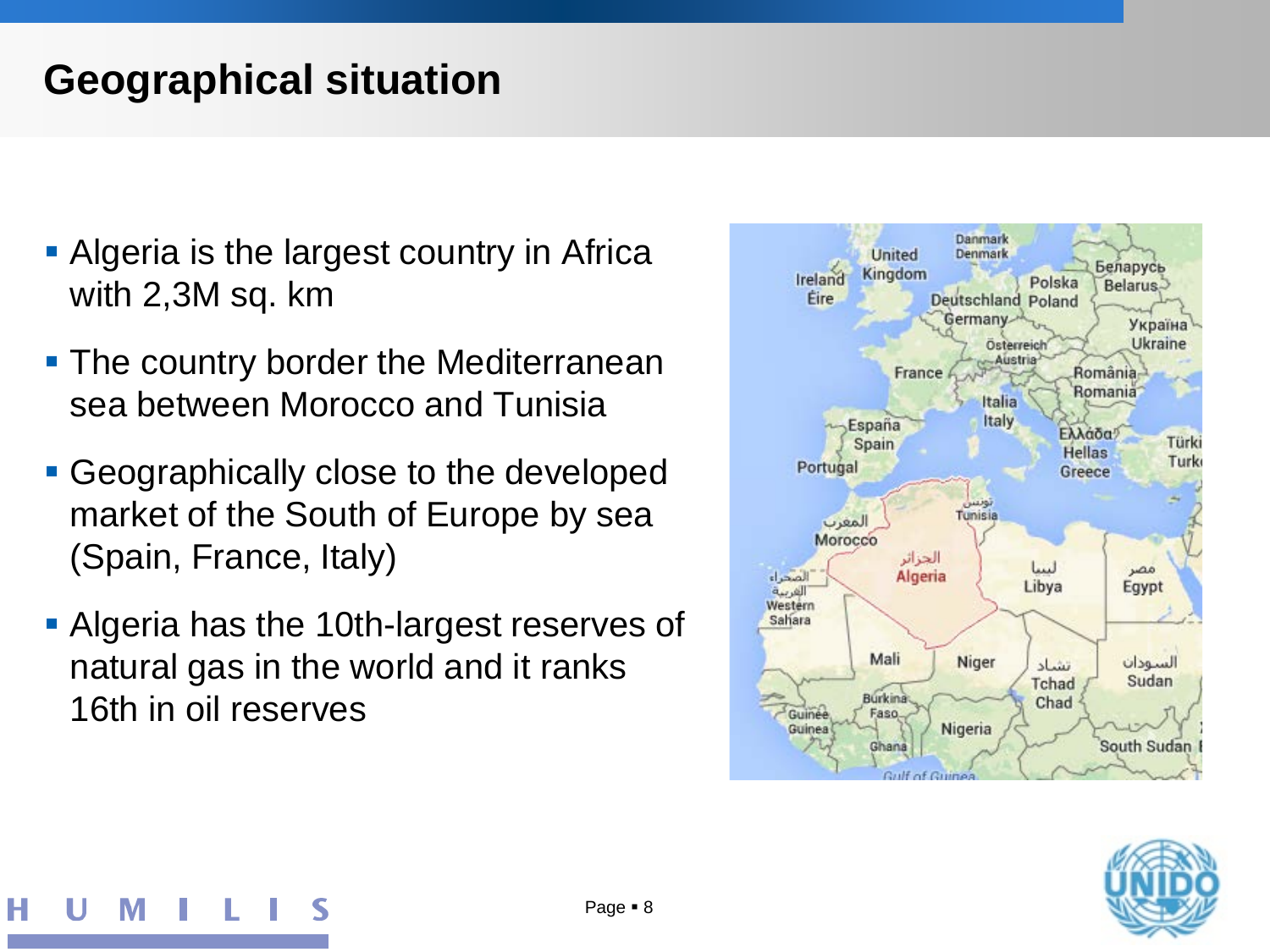#### **Population data** (*source: CIA World Factbook)*

- **A demographic economic endowment:**
	- **39,2 millions in 2013** with 1.84% growth rate
	- Qualify young population : **68% of the population is under 35**
	- One of the most advanced education system and health coverage system in **Africa**
	- **Most of the population speak at least** Arabic (official) and French (lingua franca)



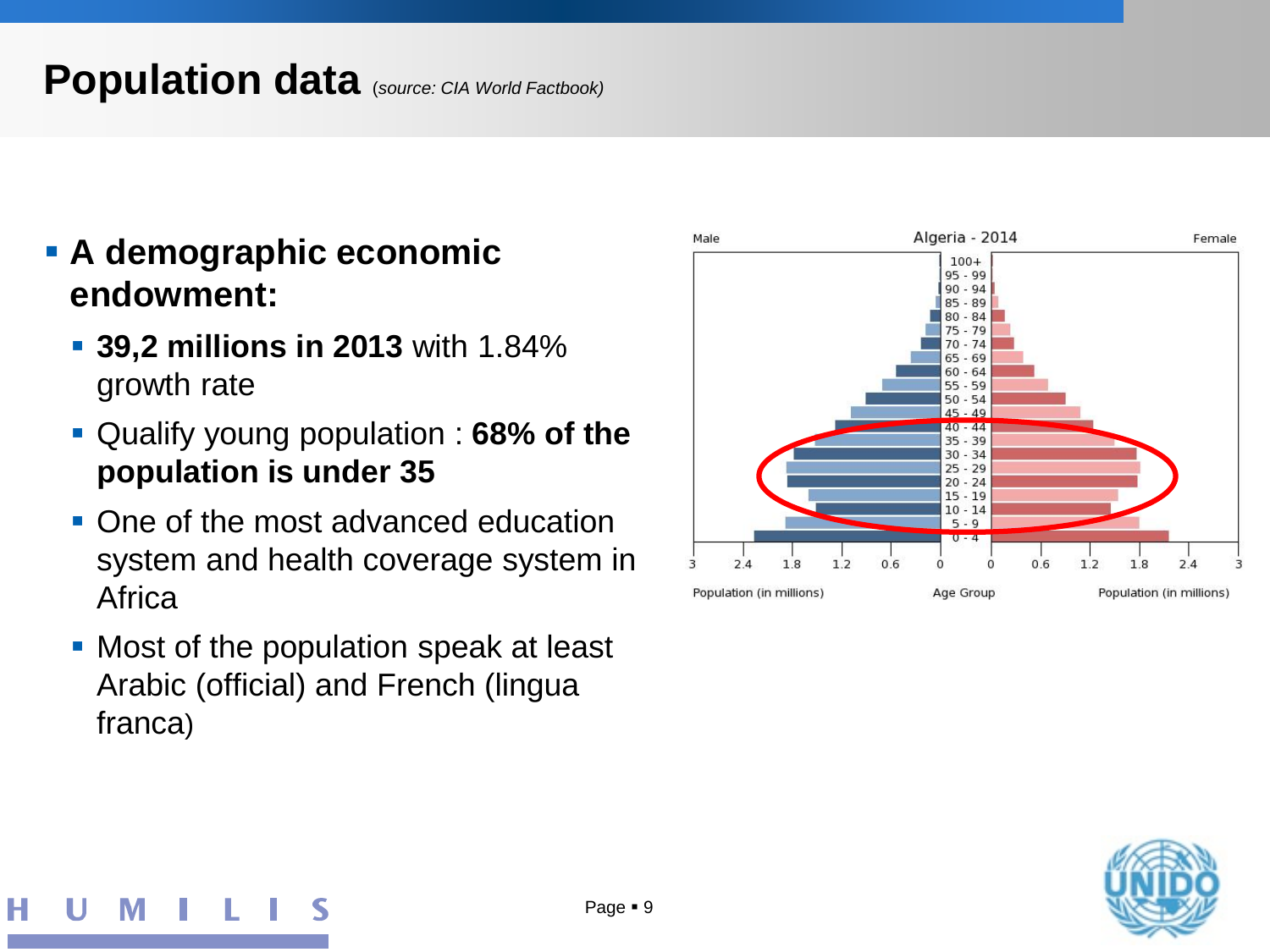#### **Unemployment rate** *(Source: ONS)*

 Unemployment rate has strongly decrease between 2004 and 2009 and remains stable since.





н M S w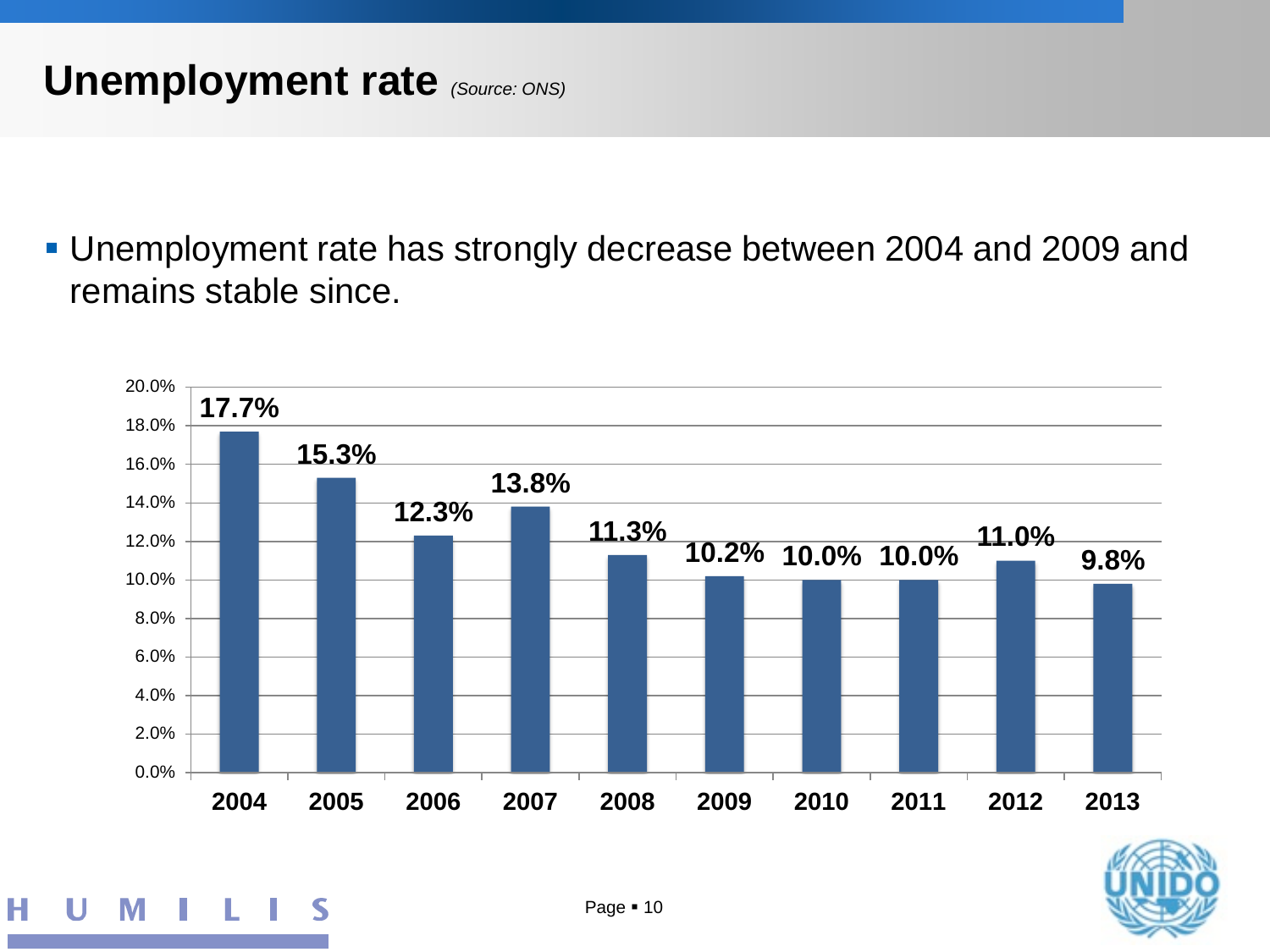#### **Macroeconomic indicators**

- The **Dinar's value has fallen roughly 30%** in the last year with the goal to preserve social spending as a result of the fall of oil price.
- The side effect is making imports more expensive which **encourage production and consumption of domestic products and exportations.**

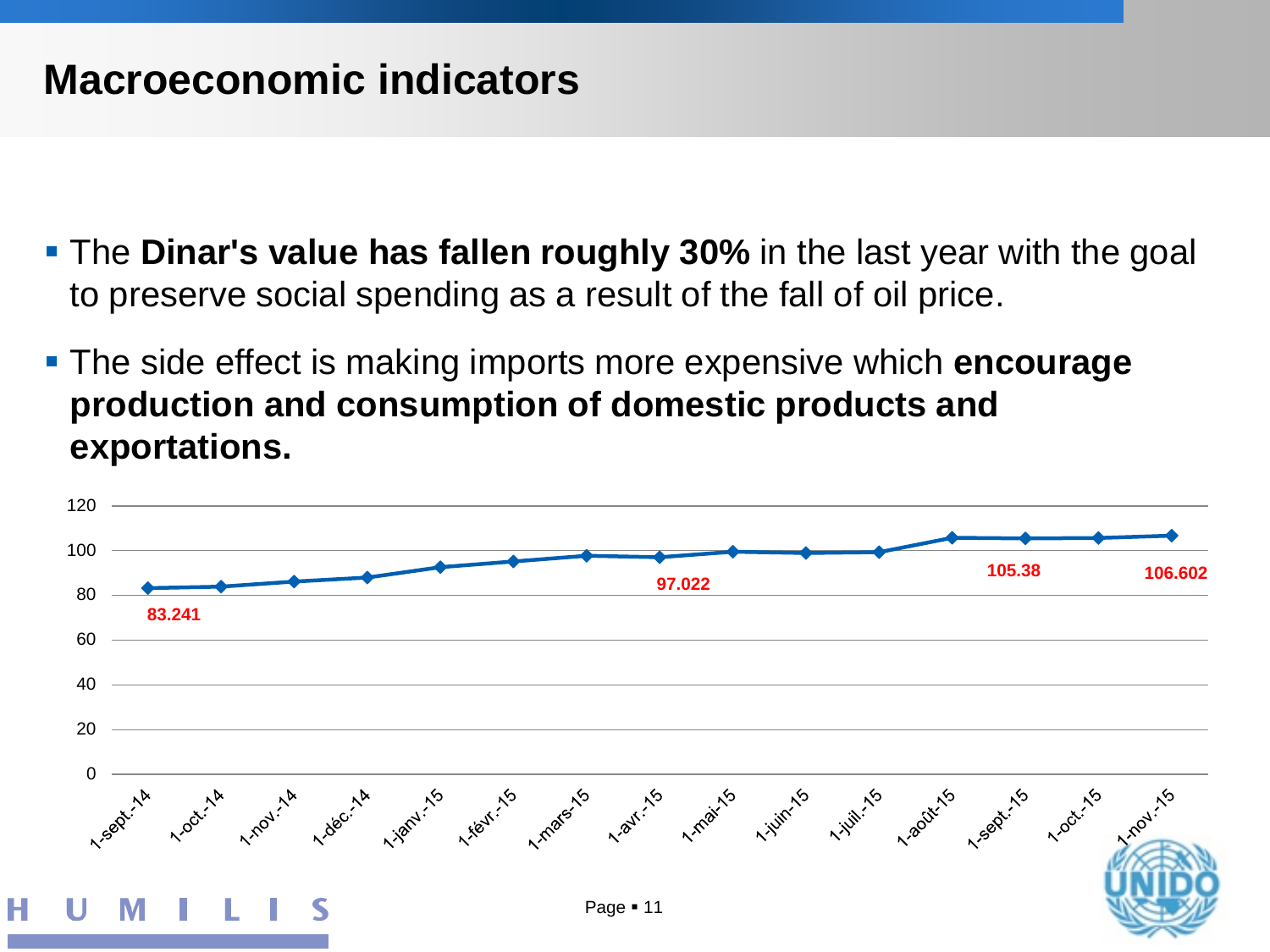#### **Macroeconomic indicators**

- The external financial position **remains strong** even if it shows signs of slowing, however, with a level of **foreign exchange reserves** estimated at **\$179 billion at end-2014**, equivalent to **32 months of imports of goods and services** and consolidated by a **small external debt**, estimated **4 billion USD in 2014, 1.9% of GDP.**
- The Algerian authorities have already taken steps to curb the effects of the drop in oil prices, while pursuing social and investment projects included in the 2015-19 five-year plan.
- If In terms of sectoral distribution of GDP, the Algerian economy remains dependent on hydrocarbons which represents 28% of GDP in 2014.
- If the significant drop in oil prices observed during 2015 continue, the fundamental balance of the Algerian economy could be affected.
- There is therefore an urgent need to initiate a diversification of the Algerian economy. Such structural transformation requires a more favorable business environment and development of a private sector capable of revive the productive system and create jobs.



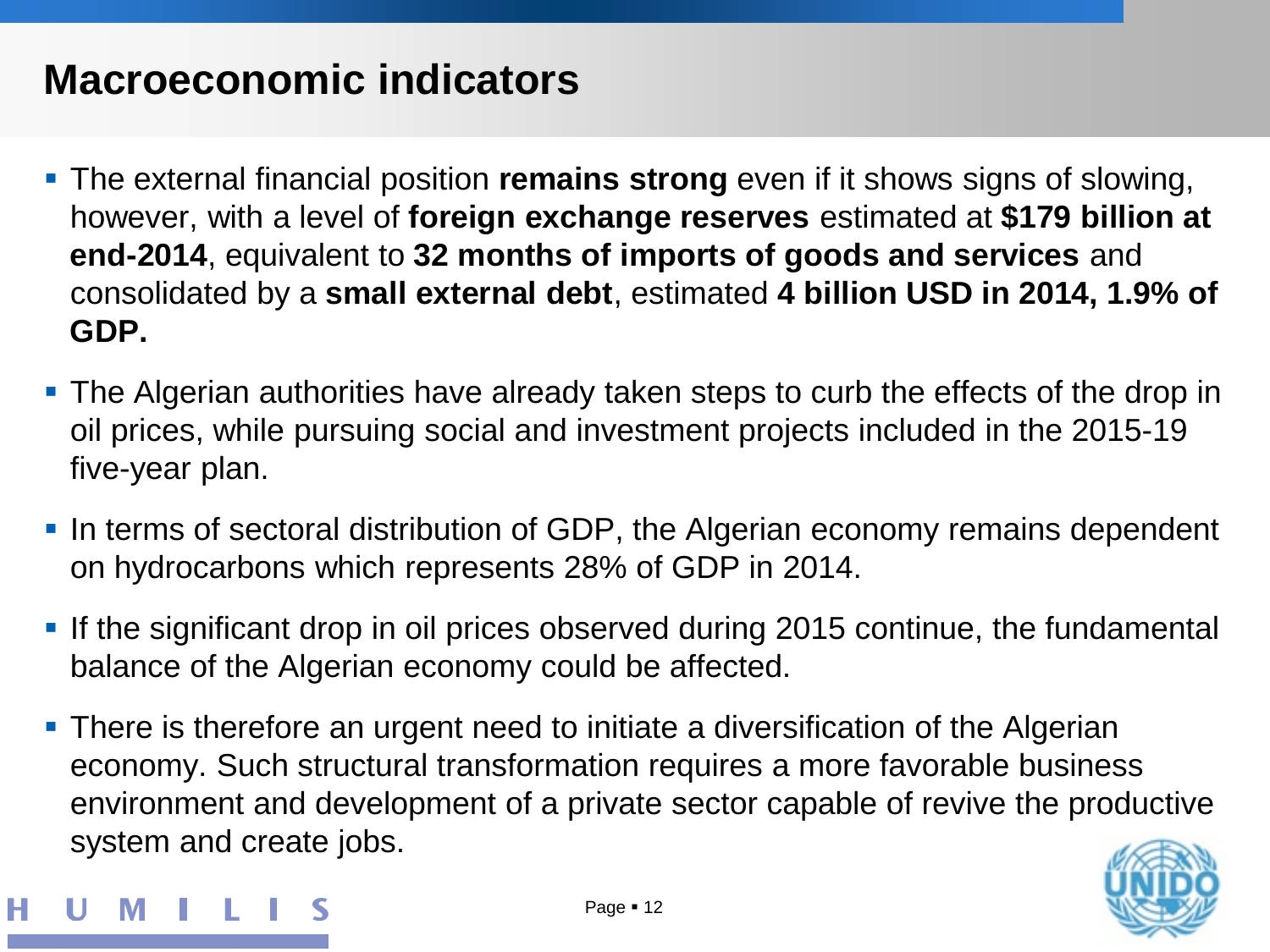#### **Business and investment opportunities**





н U M L.  $\mathsf{S}$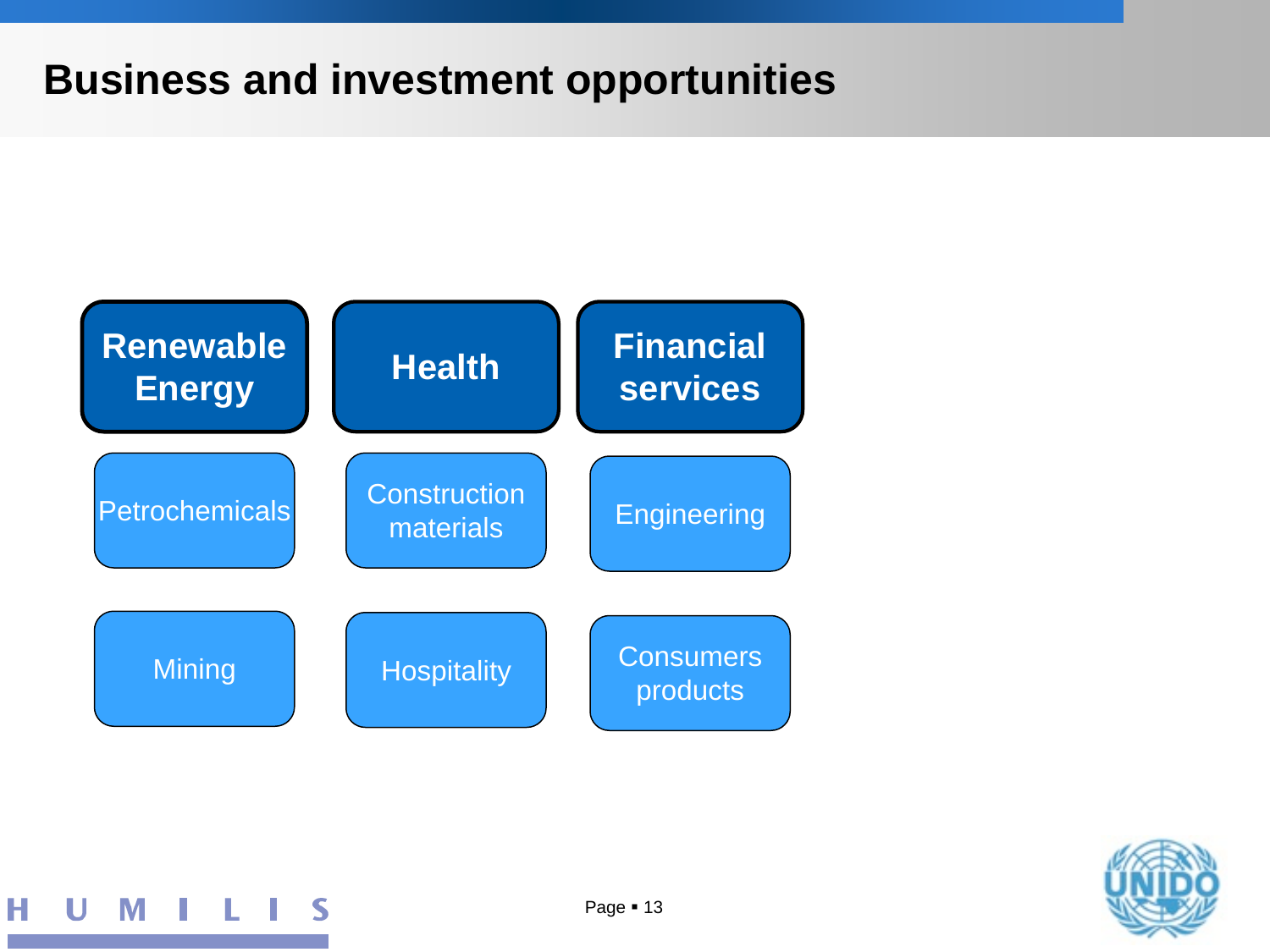# **RENEWABLE ENERGY**





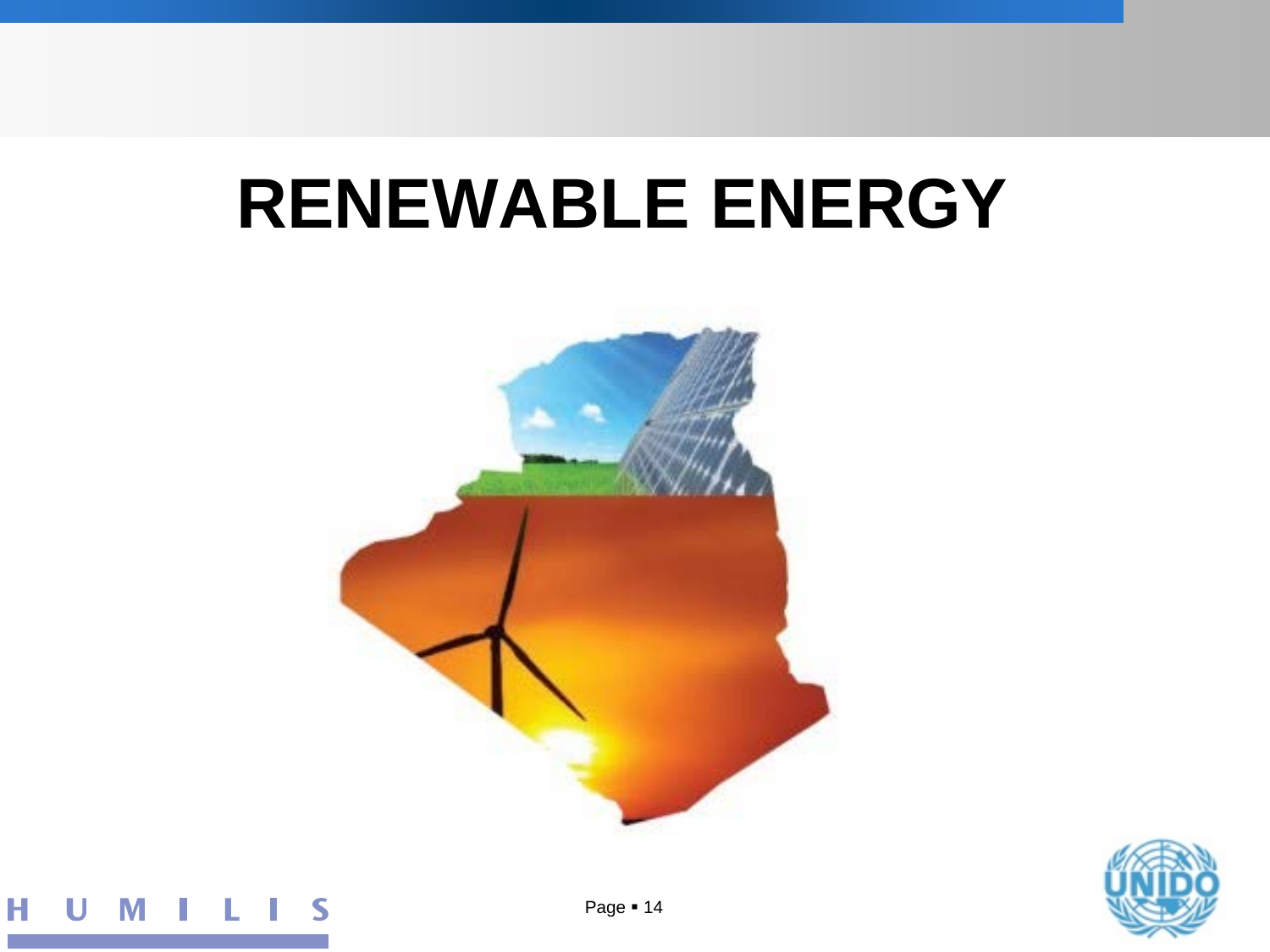#### **Renewable energy**

- The government, in the context of the Climate Conference has undertaken **to reduce carbon gas emission by 7% to 22% by 2030.**
- The global cost of the renewable electricity program is expected to reach between **60-100 billion US dollars.**
- Government has established the National Energy Control Fund (FNME) which aims to facilitate the projects financing by the **granting of interestfree loans and guarantees of loans** from banks.
- Expected volume of natural gas saved by 2030 **is 300 billion m3.**

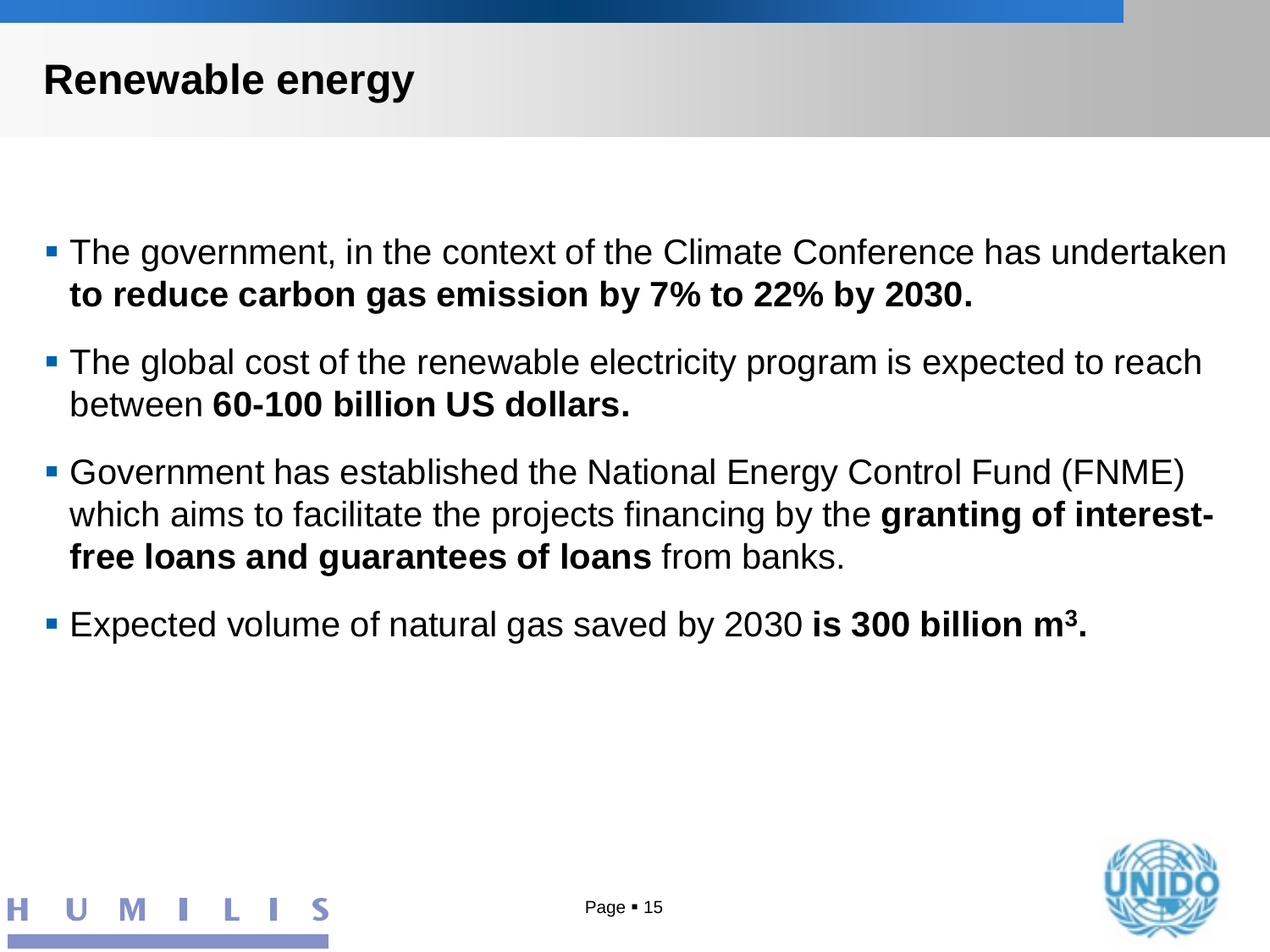#### **Renewable energy target** *(source : CDER)*

 The Algerian government plans to switch to a renewable energy capacity of 4.5GW/h by 2020 and 22GW/h in 2030 (27% of the national production), with a large part of solar energy. As far as exports are concerned, the target is 2000MW for 2020 and 10000MW for 2030.

#### **The repartition of this program in 2030:**

- Photovoltaic energy : 13 575 MW
- $\blacksquare$  Wind  $\cdot$  5 010 MW
- Thermal solar : 2 000 MW
- Biomass : 1 000 MW
- Cogeneration : 400 MW
- Geothermal : 15 MW



 Algeria has also set a target for exports (2000MW for 2020 and 10000MW for 2030), subject to the construction of an interconnection to the EU.

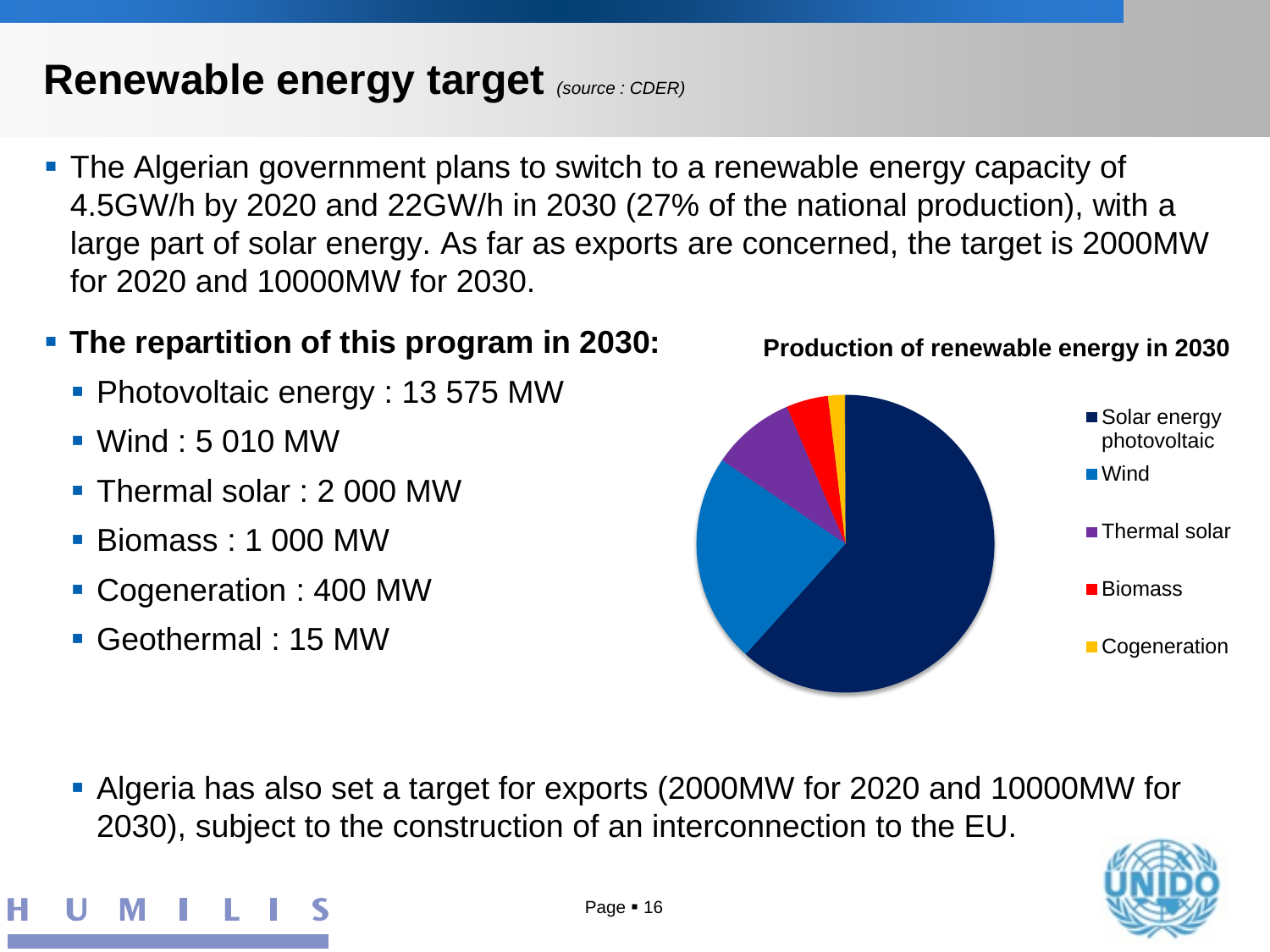#### **Current state of the power production** *(source :minister of energy)*

- **The electricity production in** Algeria amounted to 59.9 TW/h in 2013 with 98% come from fossil energy (gas, oil)*.*
- Base pricing in Algeria is presently very low but an increase is expected in the future in order to promote energy saving.



**Structure of power production 2013**

| The 125 first kw/h | \$0,02 the kw/h  |
|--------------------|------------------|
| Beyond 125 kw/h    | $$0,04$ the kw/h |

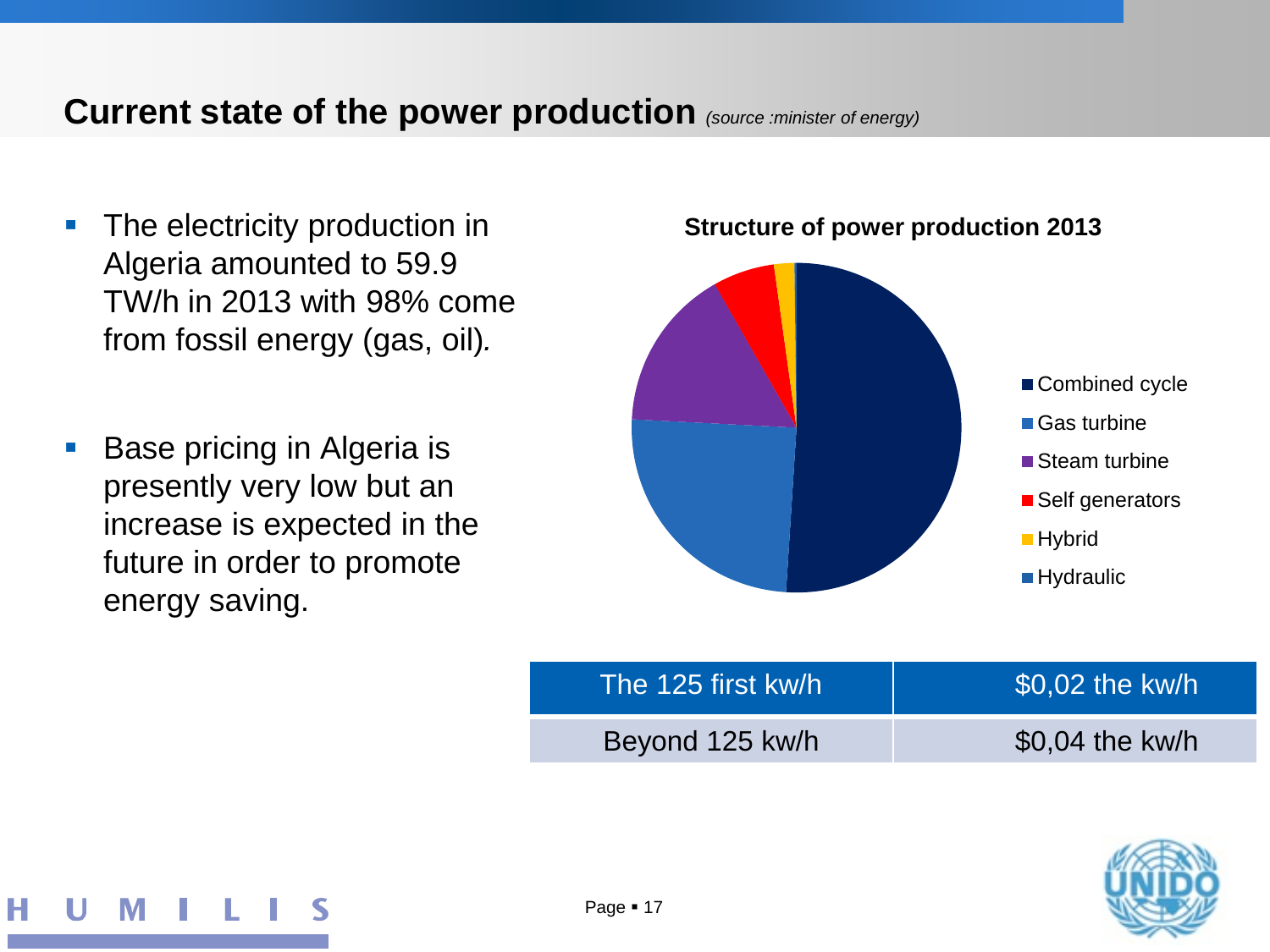### **How to get in the solar market in Algeria?**

The legal framework in Algeria applicable to the power sector is well developed with a feed-in tarif of 0.15 to 0.20 USD per Kw/h

How to enter Solar market in Algeria?

Investor/Operator Independent projects under the new Feed in Tariff scheme

Manufacturing of panels

Solar EPC Engineering and Maintenance



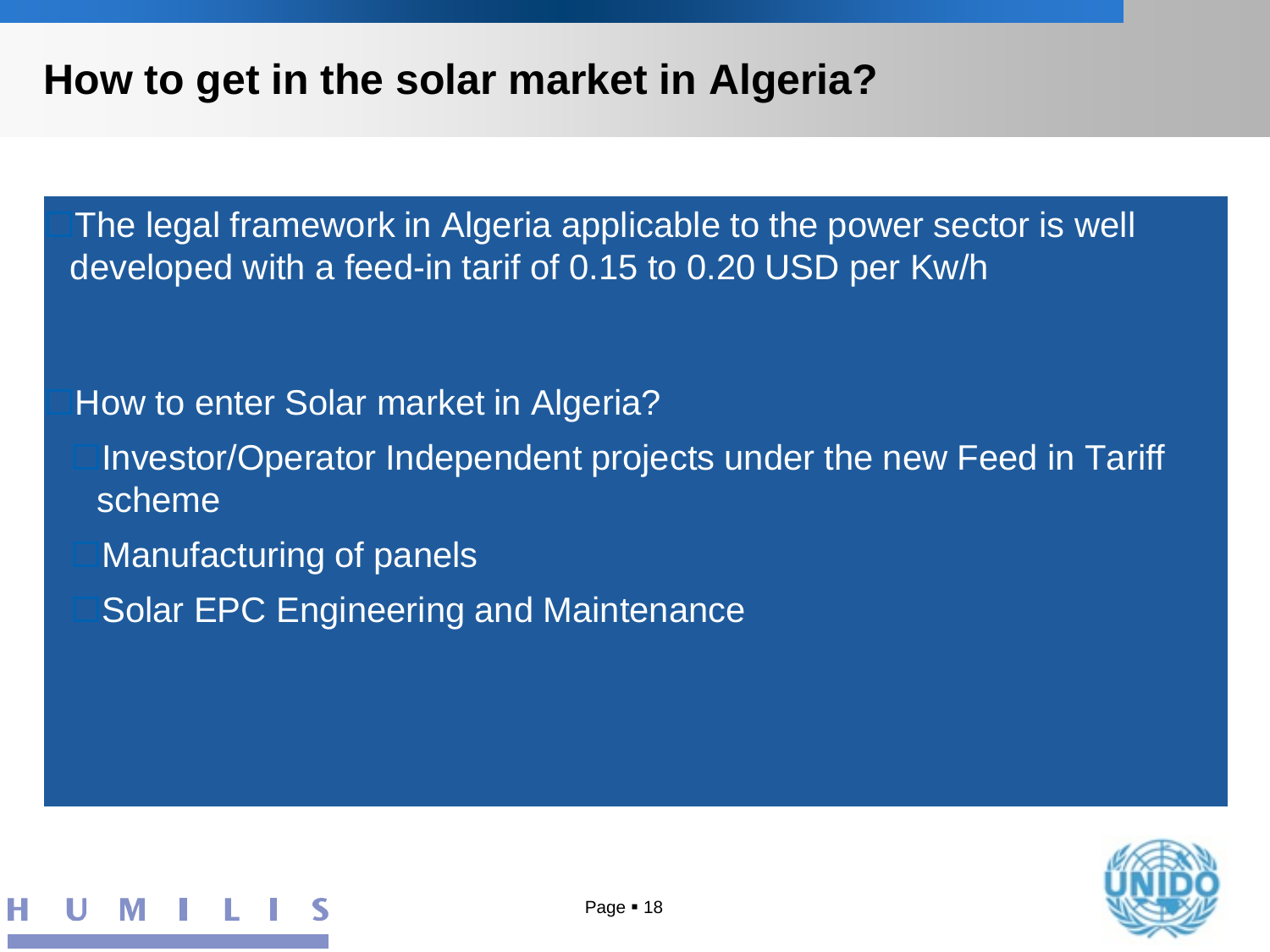#### **Processus**



Page  $-19$ 

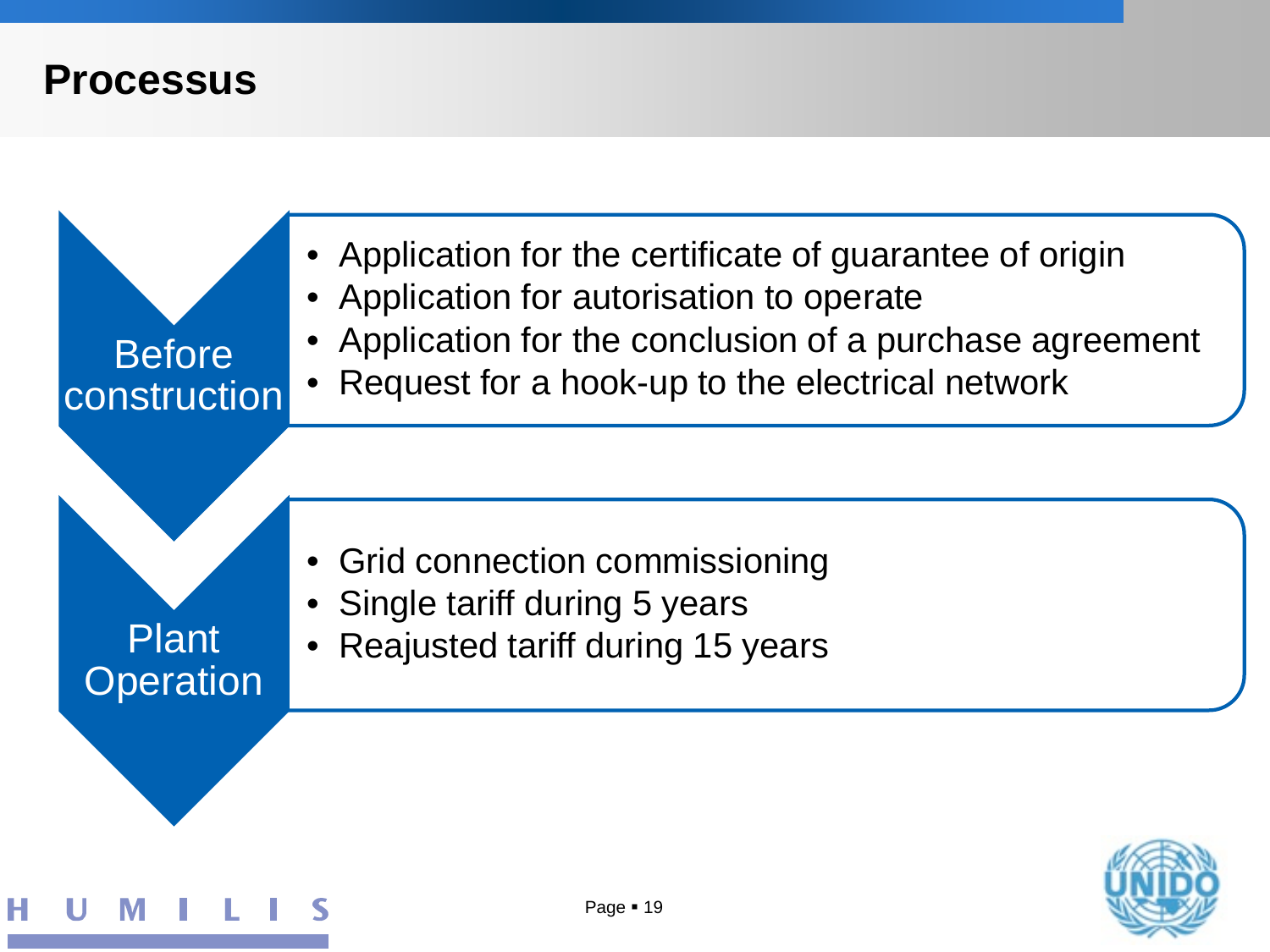### **Great potential of renewable energy**

**Great potential of renewable** energy (in particular solar energy)

**Power consumption is in a constant** growth with peaks in summer (air conditioner) which match with peak sunlight availability.

н



*(source: CDER)*

Page  $-20$ 

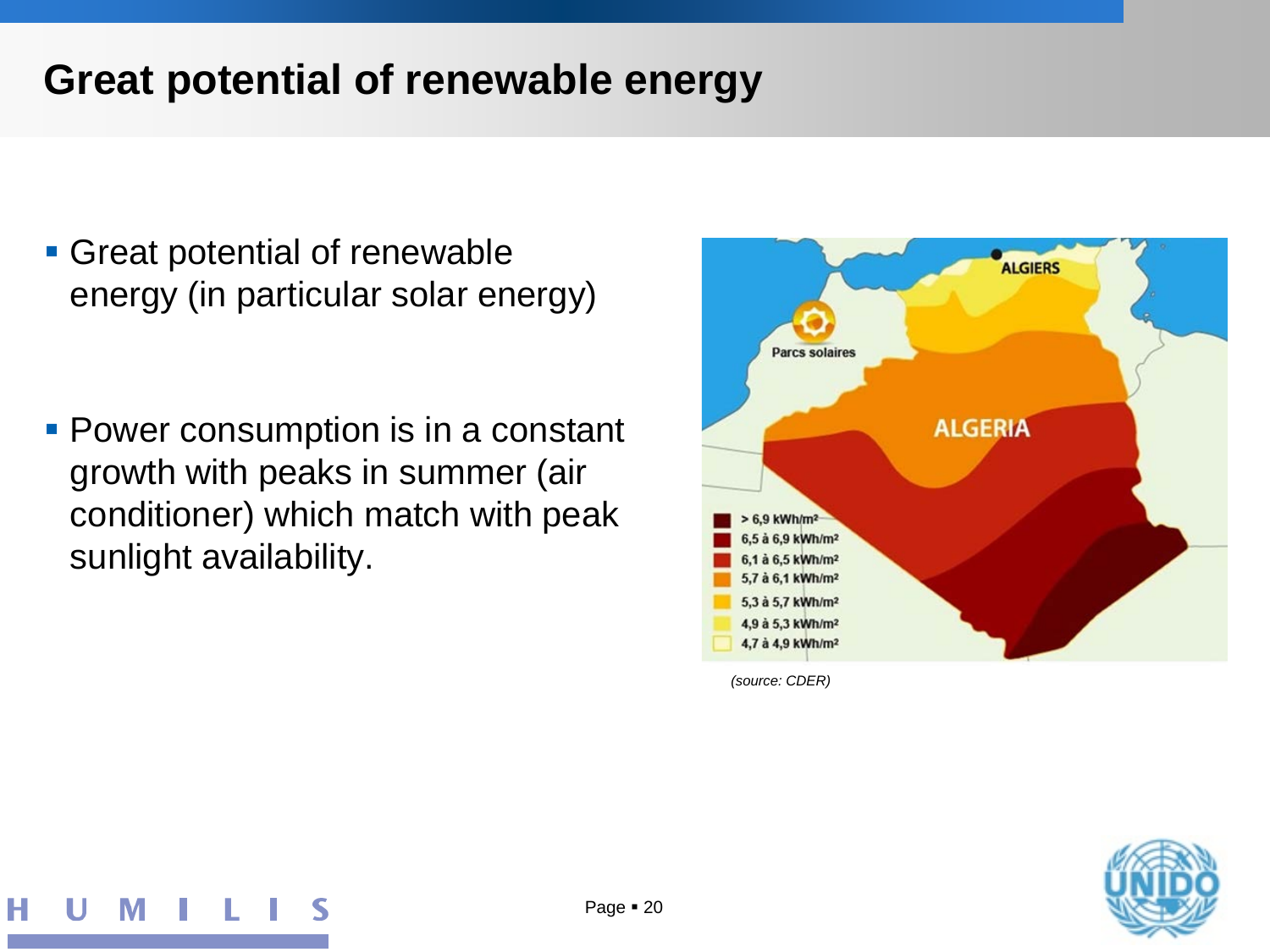## **Projects in progress**

**- Many projects in progress** 





н M ς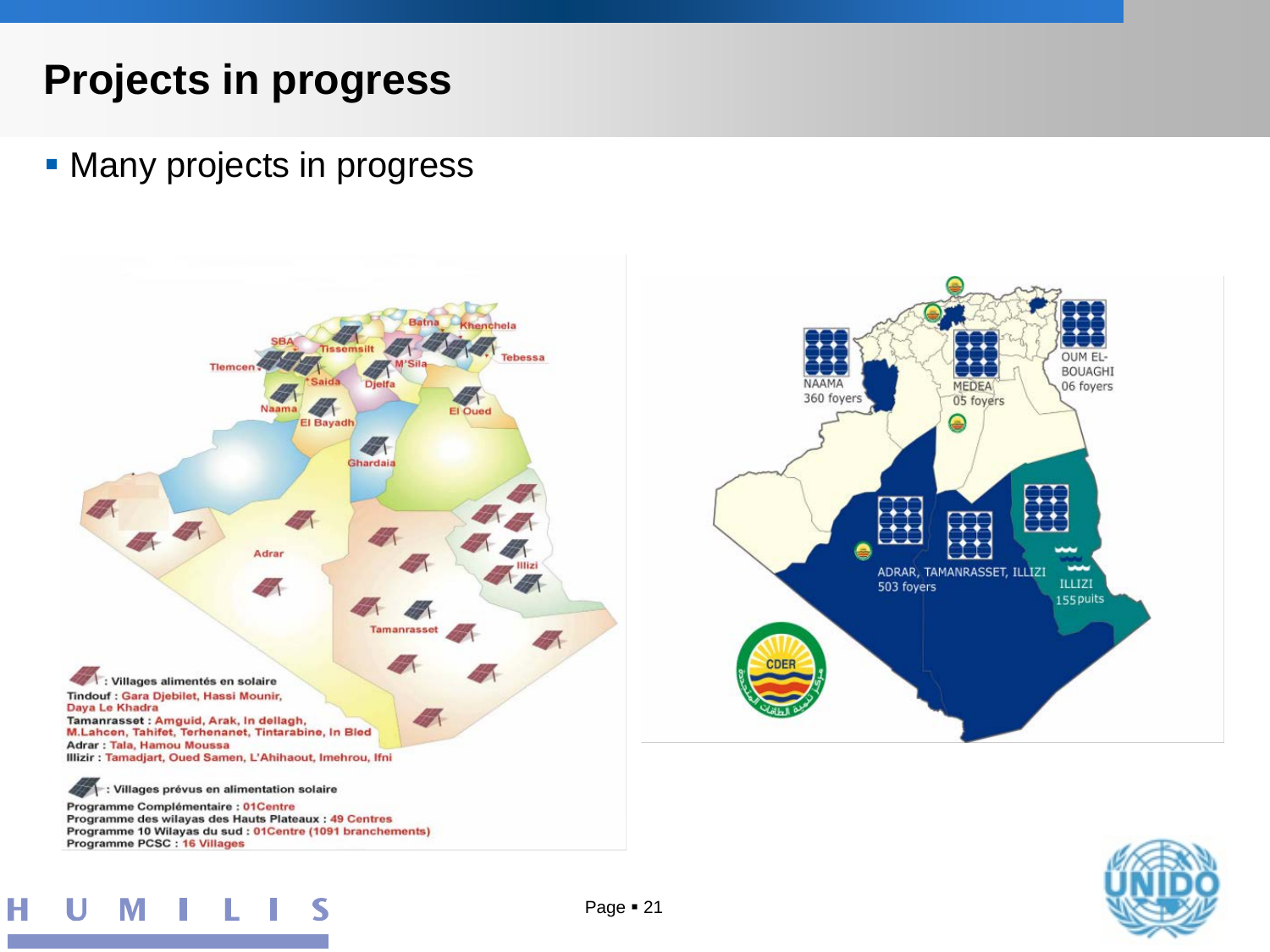### **Solar PV feed-in-tariff**

| <b>Adjustment</b>   | <b>Number of</b>      |                            | <b>1 to 5 MW</b>    |                            | $>5$ MW                    |  |
|---------------------|-----------------------|----------------------------|---------------------|----------------------------|----------------------------|--|
| <b>limit</b>        | hours in<br>operation | <b>Phase 1</b><br>US\$/kWh | Phase 2<br>US\$/kWh | <b>Phase 1</b><br>US\$/kWh | <b>Phase 2</b><br>US\$/kWh |  |
| $-15%$              | 1275-1349             | 0,15                       | 0,19                | 0,12                       | 0,15                       |  |
| $-10%$              | 1350-1424             | 0,15                       | 0,18                | 0,12                       | 0,14                       |  |
| $-5%$               | 1425-1499             | 0,15                       | 0,16                | 0,12                       | 0,13                       |  |
| Reference<br>output | 1500-1574             | 0,15                       | 0,15                | 0,12                       | 0,12                       |  |
| $+5%$               | 1575-1649             | 0,15                       | 0,14                | 0,12                       | 0,11                       |  |
| $+10%$              | 1650-1724             | 0,15                       | 0,12                | 0,12                       | 0,10                       |  |
| $+15%$              | >1725                 | 0,15                       | 0,11                | 0,12                       | 0,09                       |  |

**The feeding tariff has been increased in 2014. Renewable energy projects** are entitled to sell to the respective distributor the power produced at a guaranteed fixed price for 20 years. tariff will be revised 5 years after starting operations in order to adjust it to the real energy potential of the site, up to a maximum of 15%.

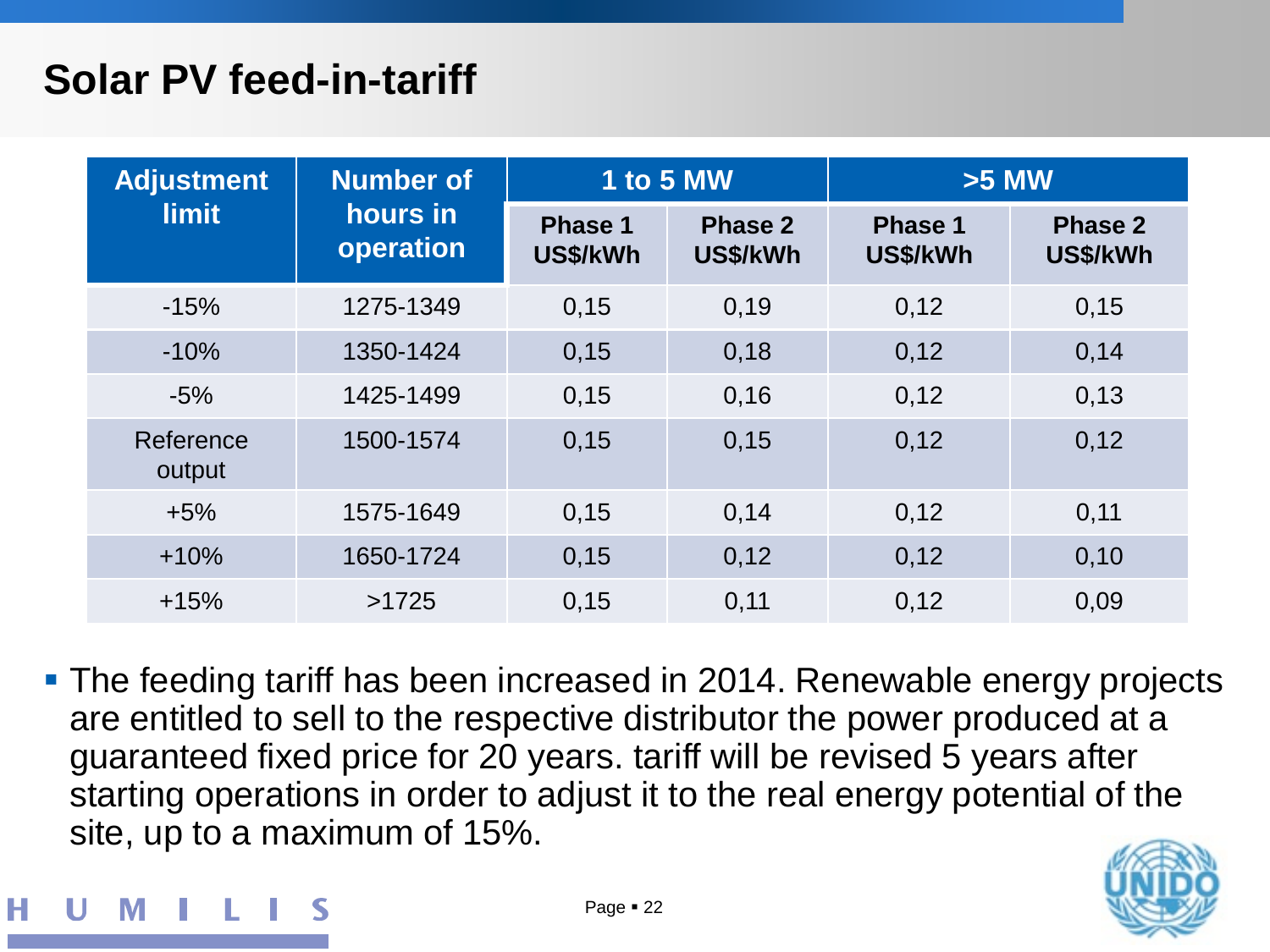### **Regulatory assesment**

| <b>RENEWABLE ENERGY REGULATION</b>                                   |                                                                                                                                                                               |  |  |  |
|----------------------------------------------------------------------|-------------------------------------------------------------------------------------------------------------------------------------------------------------------------------|--|--|--|
| <b>General</b><br>Independent<br><b>Power Producer</b><br>regulation | Law 02-01 establishes a regime for Independent Power Producers<br>$(IPP)$ .                                                                                                   |  |  |  |
| <b>Land access</b>                                                   | Land ownership for foreign investors requires prior approval. Most<br>projects take place in state owned land under a concession regime.                                      |  |  |  |
| <b>Grid access</b>                                                   | Grid access is well developed by Algerian regulation. The<br>Transmission System Operator (TSO) takes charge of the costs of<br>the first 50 Km of connection infrastructure. |  |  |  |
| <b>Energy related</b><br>permitting                                  | Energy related permitting is well developed. The CREG<br>(Commission for the Regulation of Electricity and Gas) is the entity<br>in charge of issuing the permits.            |  |  |  |
| <b>Investment</b>                                                    | The investment framework is restrictive. 51% of local ownership<br>share is mandatory and financing is to be organized through local<br>banks.                                |  |  |  |

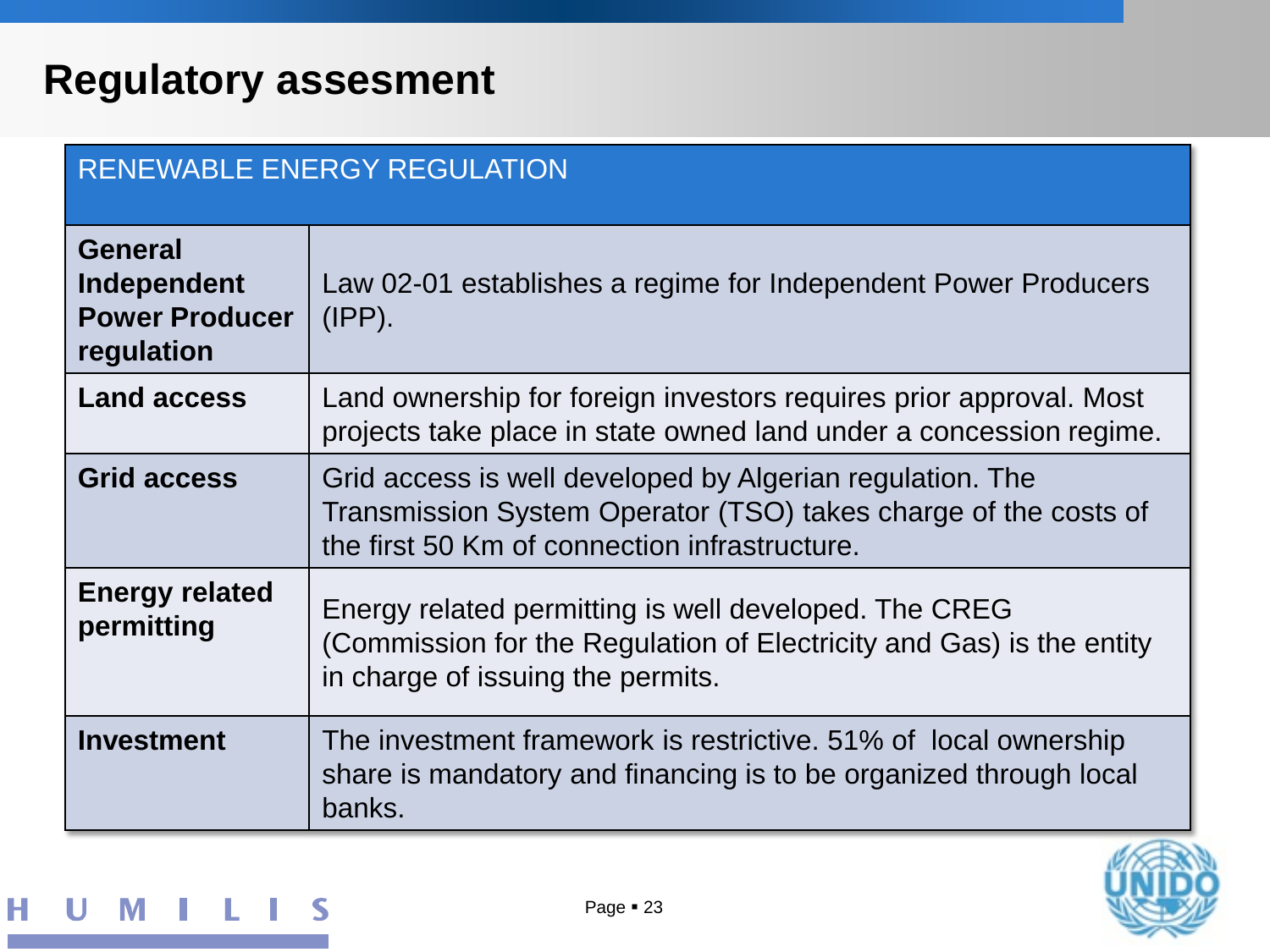### **Institutional framework**

- Energy Regulator **(CREG)**
- R&D Centre of Electricity and Gas **(CREDEG)**
- Agency of Promotion and Rationalisation of the Use of Energy **(APRUE)**
- Centre for Renewable Energies **(CDER)**
- National Fund for Renewable Energy **(FNER)**
- Ministry of Energy and Mines: in charge of designing Algeria's energy policy
- **Sonelgaz Group:** 
	- Power producer : Société Algérienne de Production de l'Électricité (SPE):
	- TSO : Société Algérienne de Gestion du Réseau de Transport de l'Électricité (GRTE)
	- Power production/transmission system operation : Opérateur Système Électrique (OS)
	- Power distributors : Sociétés Algériennes de Distribution de l'électricité et du gaz d'Alger (SDA), du Centre (SDC) de l'Est (SDE) and de l'Ouest (SDO):

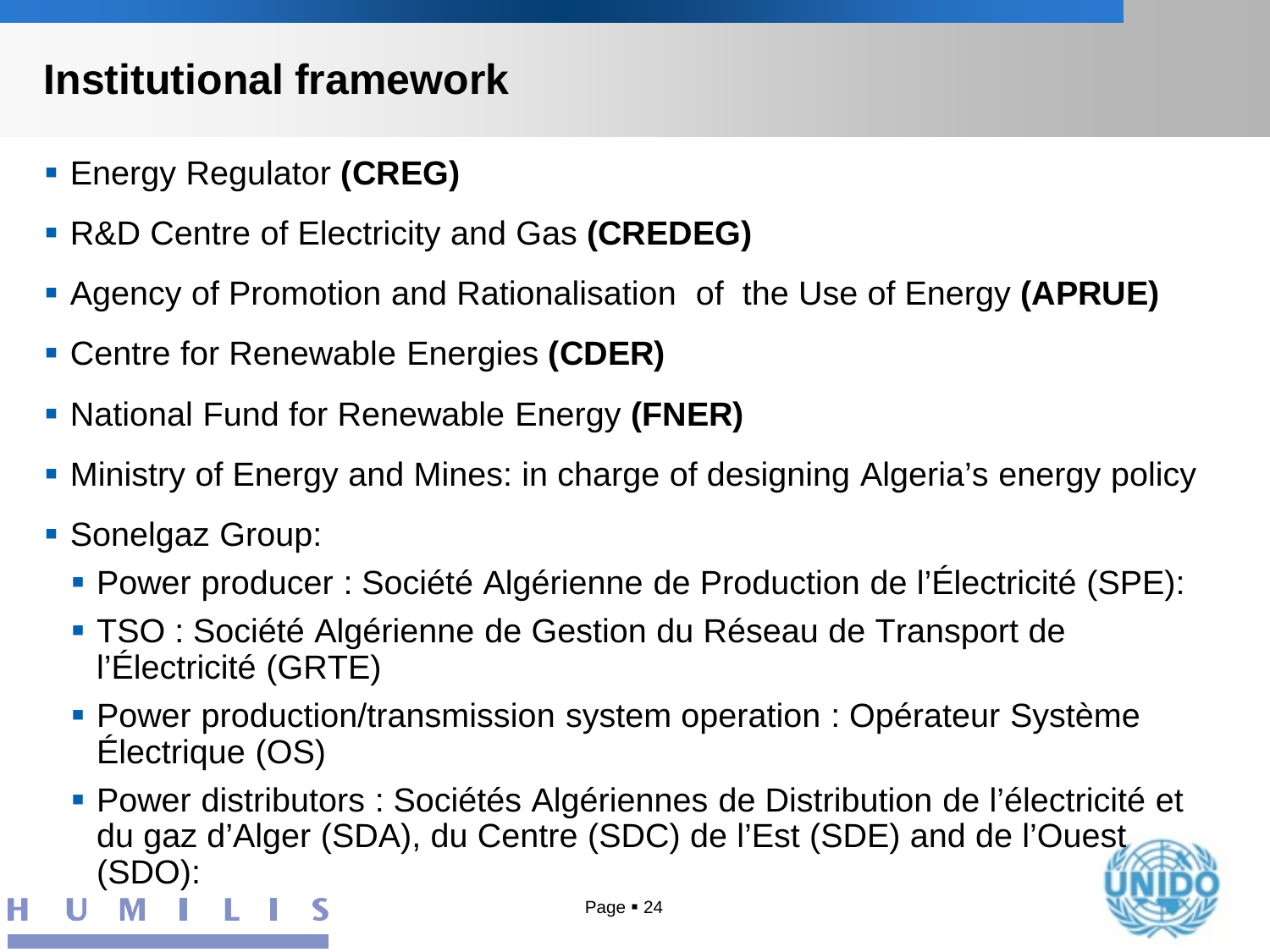## **Regulatory framework**

- Law n°99-09 of 28 july 1999 relative to the energy control
- Law n°02-01 of 5 February 2002 relative to the electricity and the public distribution of gas.
- Law n°04-09 of 14 August 2004 relative to the promotion of renewable energy.
- Finance Act 2010 lead to the creation of National Fund for Renewable Energy.
- Executive Decree no 13-218 of June 2013 relating to feed-in tariffs.
- Ministerial order of 2 February 2014 fixing the tariffs for Photovoltaic.
- Executive Decree no.15-69 of 11 February 2015 laying down the procedures for the certification of the origin of the renewable energy.

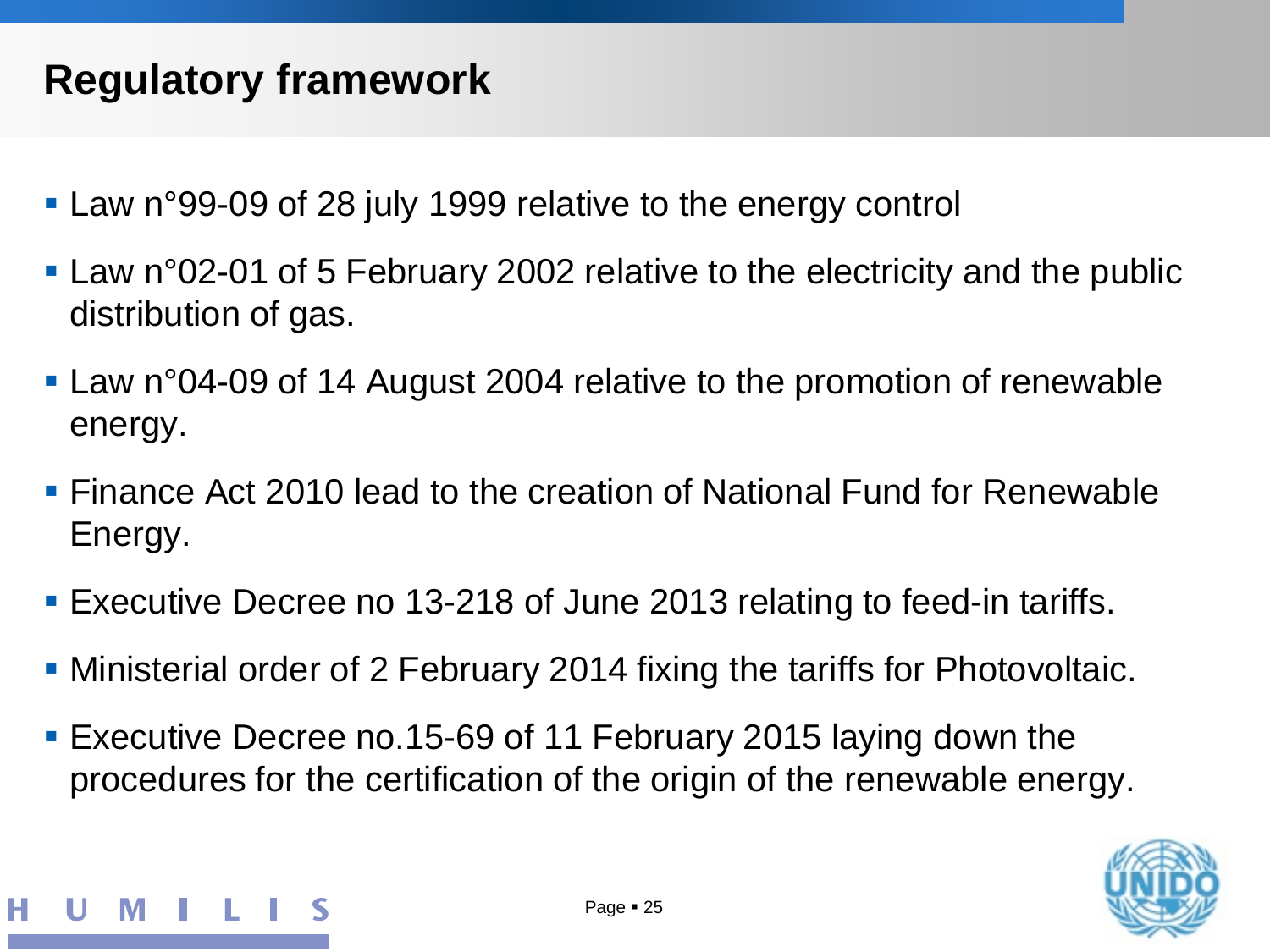# **FINANCIAL SERVICES**





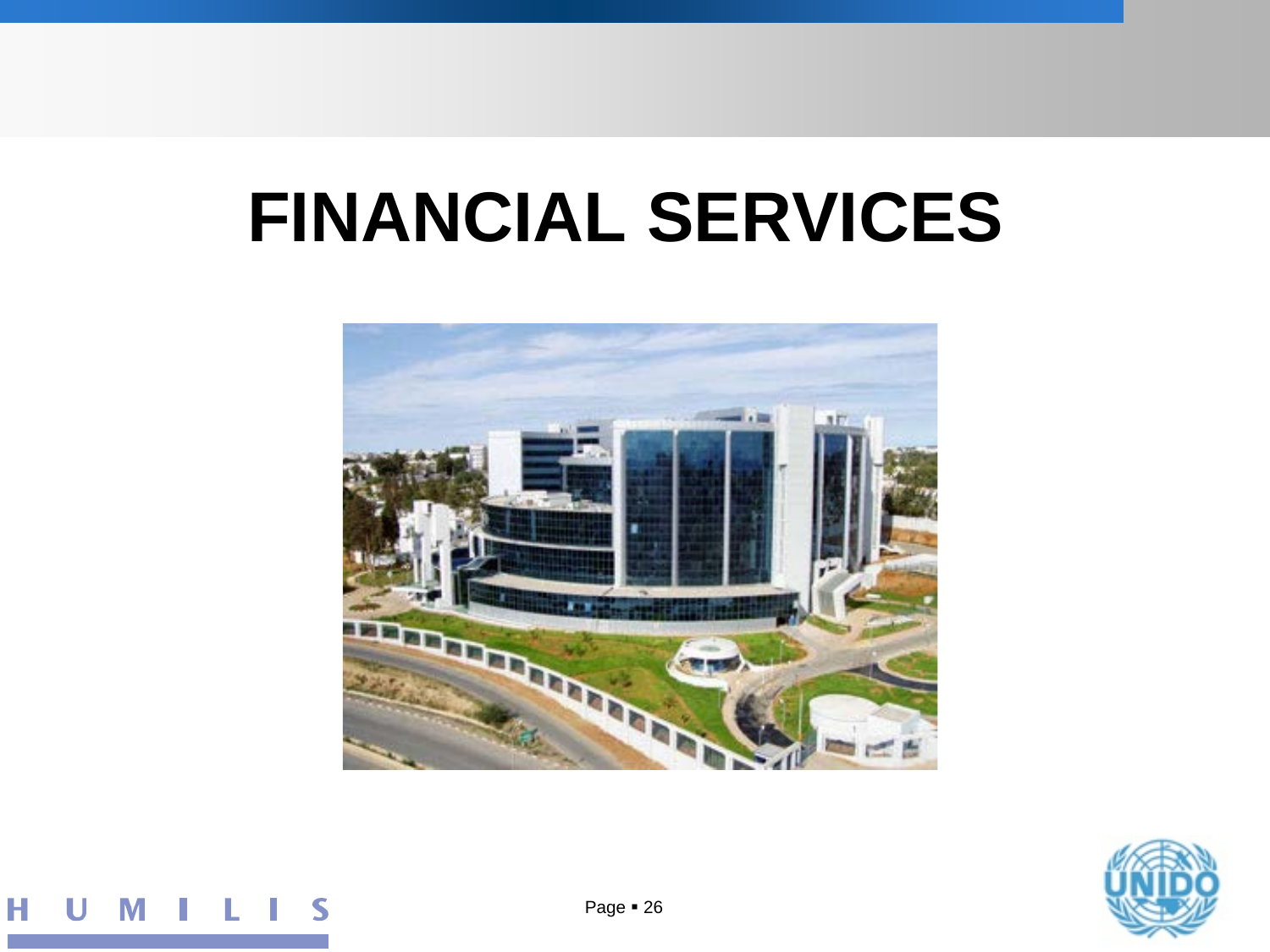### **Banking system**

- The Algerian banking system is still poorly developed in view of the size of it's economy.
- Many financials institutions are already settled but the public sector still dominate.
	- 6 public banks still owns 90% of total banking sector assets*.(source : Bank of Algeria)*

|                                                                                     | <b>Algeria</b> | <b>Morocco</b> | <b>Tunisia</b> |
|-------------------------------------------------------------------------------------|----------------|----------------|----------------|
| <b>Automated Banking</b><br>machine (ABM) per<br>100 000 inhabitants                | 6,57           | 25,11          | 23,59          |
| Banking agency<br>network (per 100 000<br>adults)                                   | 5,1            | 24,4           | 18,3           |
| <b>Borrowers from</b><br>commercial banks<br>(per 1000 adults)<br>Source: WorldBank | 43,7           |                | 204            |



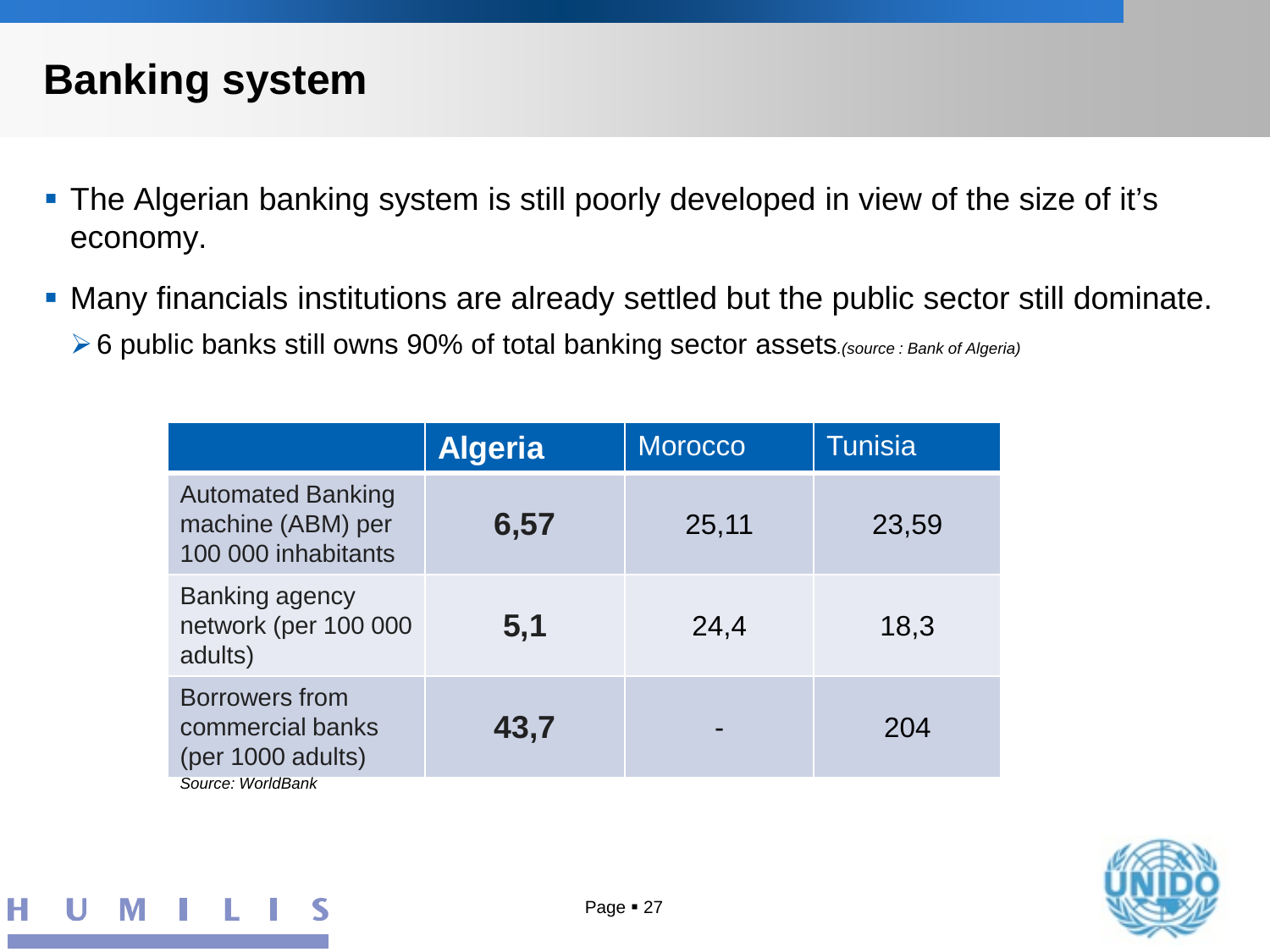# **Banking Market Oportunities**

#### **Few modernization steps taken**

- Recapitalization of the public banks and the stabilization of their portfolios.
- **Launching of interbanking projects with new array** of products, international payment cards, data transmission networks, monetics.
- Creation of private equity firms.
- **Improving secure communications networks and** introducing a modern means of payment.
- Payment by bank check has become obligatory for a purchase of a good from a certain value. (5M dinar for the purchase of a property and 1M dinar for the purchase of a vehicle for example).The goal is the reduction of the informal economy and to channeling funds to the banking system.
- Algiers' stock exchange is the smallest in the MENA region with a capitalization of 0.1% of GDP but officials aim to reach a capitalization of USD 7.8 billion in the next five years and enlist 50 new companies.

#### **Market Opportunities**

 **Project financing Banking services Electronic banking Leasing Mobile banking Under developped stock market Professionnal asset management**

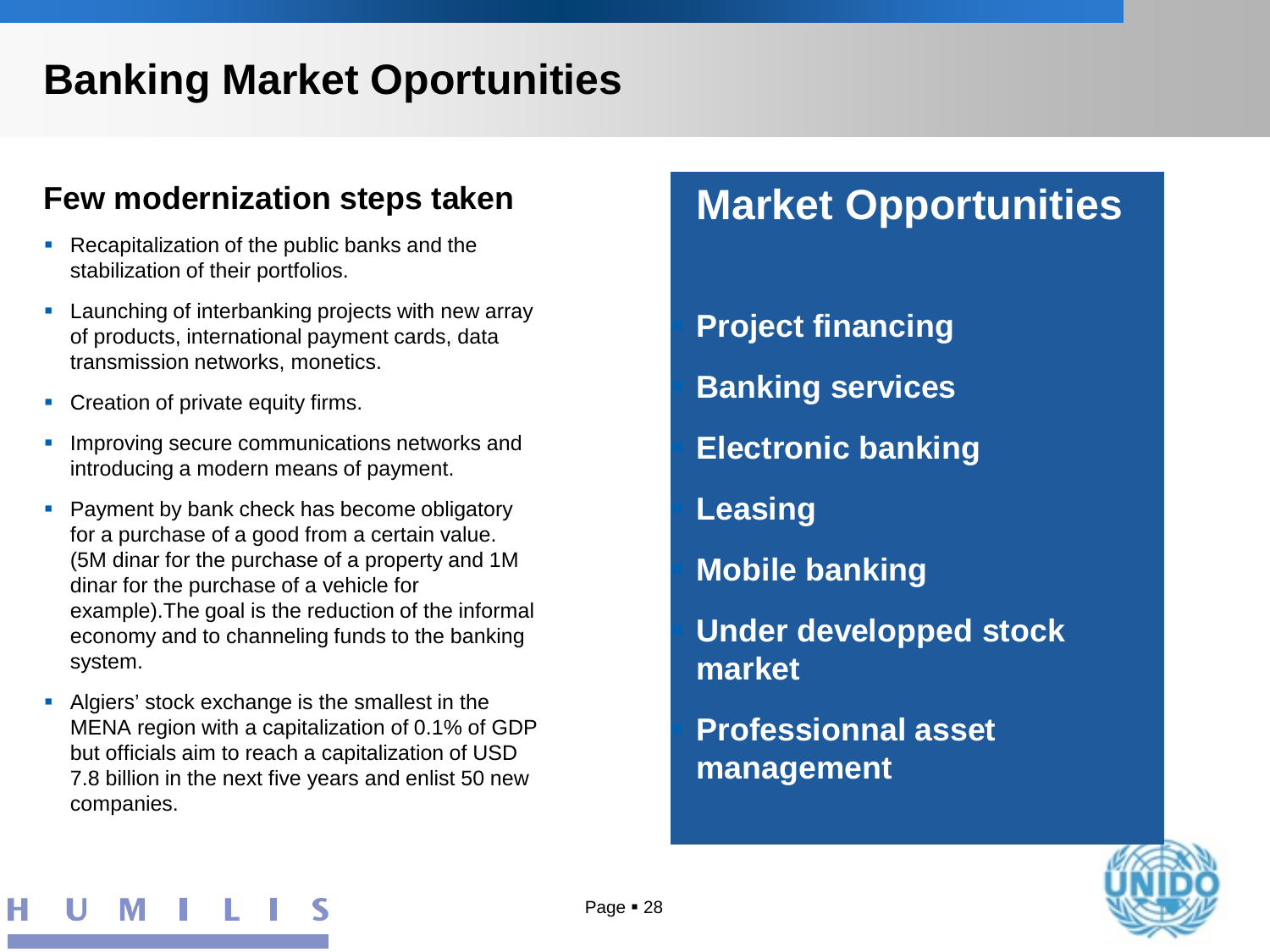#### **Insurance**

- According to the annual study of Swiss RE on the world insurance market made by Swiss RE, Algeria ranks 64<sup>th</sup> for the amount of income collected (on 147 countries) and 6th in Africa.
- The penetration rate in 2014 (premium/GDP) in Algeria is still weak with 0.76% of GDP, against 8.15% in developed countries and 2.71% in emerging countries.
- The amount of premium/inhabitants is \$40 USD against a global average of \$662 USD and the coverage rate is 1 sale point for 28 000 inhabitants against a global average of 1 for 5000.
- $\blacksquare$  Less than one house on ten is insured. In 2010, the house insurance only represents 2% of the global turn-over of the insurance market.

#### **Market Opportunities**

#### **Life / Health Insurance**

 **Health services / Private insurance health coverage**

 **Retirement financial products**



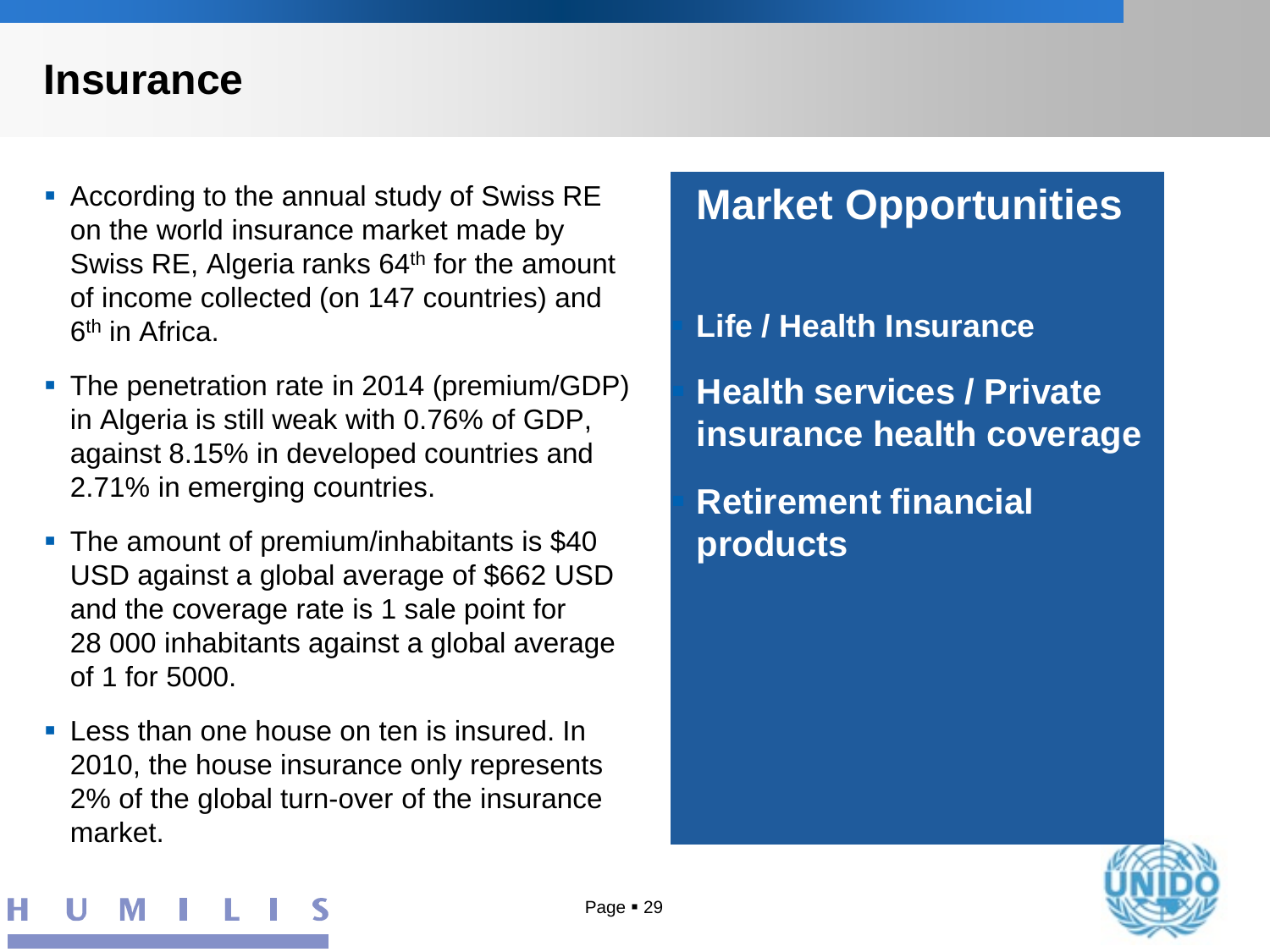#### **Insurance**

- **Emergence of new actors on the market and the process of reform** launched by the government since 2006 have contributed to the development of this sector.
- **However, the sector is still lagging in comparison with neighbors** countries.

| <b>Millions Usd (in 2013)</b> | <b>Algeria</b> | <b>Tunisia</b> | <b>Morocco</b> |
|-------------------------------|----------------|----------------|----------------|
| Car insurrance                | 765            | 398            | 1043           |
| Fire and casualty insurance   | 495            | 154            | 337            |
| <b>Transport insurance</b>    | 68             | 45             | 72             |
| <b>Credit insurance</b>       | 11             |                | 13             |
| Life insurance                | 108            | 263            | 1191           |
| <b>Total</b>                  | 1447           | 868            | 2656           |
| Percentage of GDP             | 0,81%          | 1.82%          | 2,95%          |

*Source: World Bank*

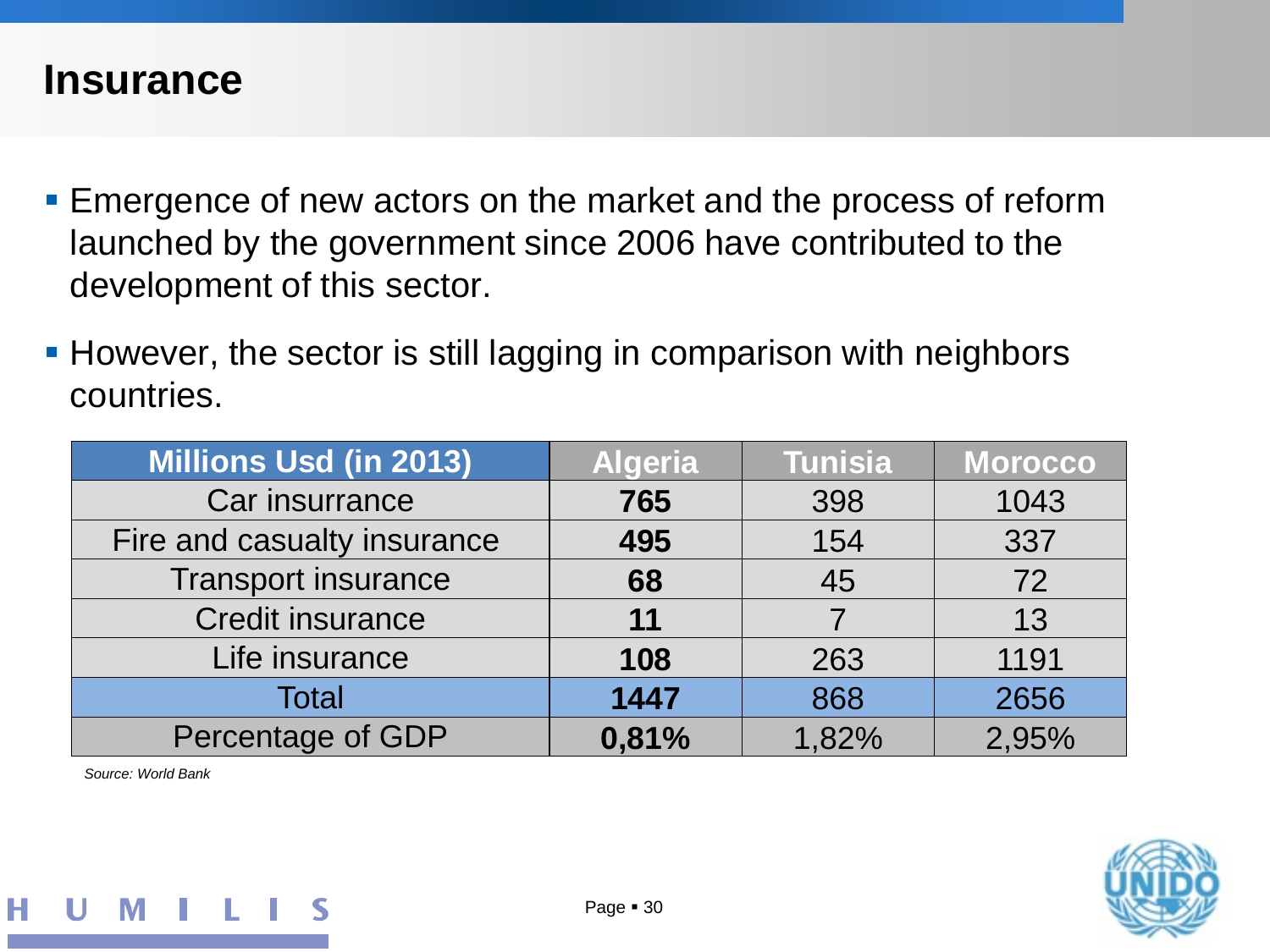# **HEALTH**





Н L I S M U I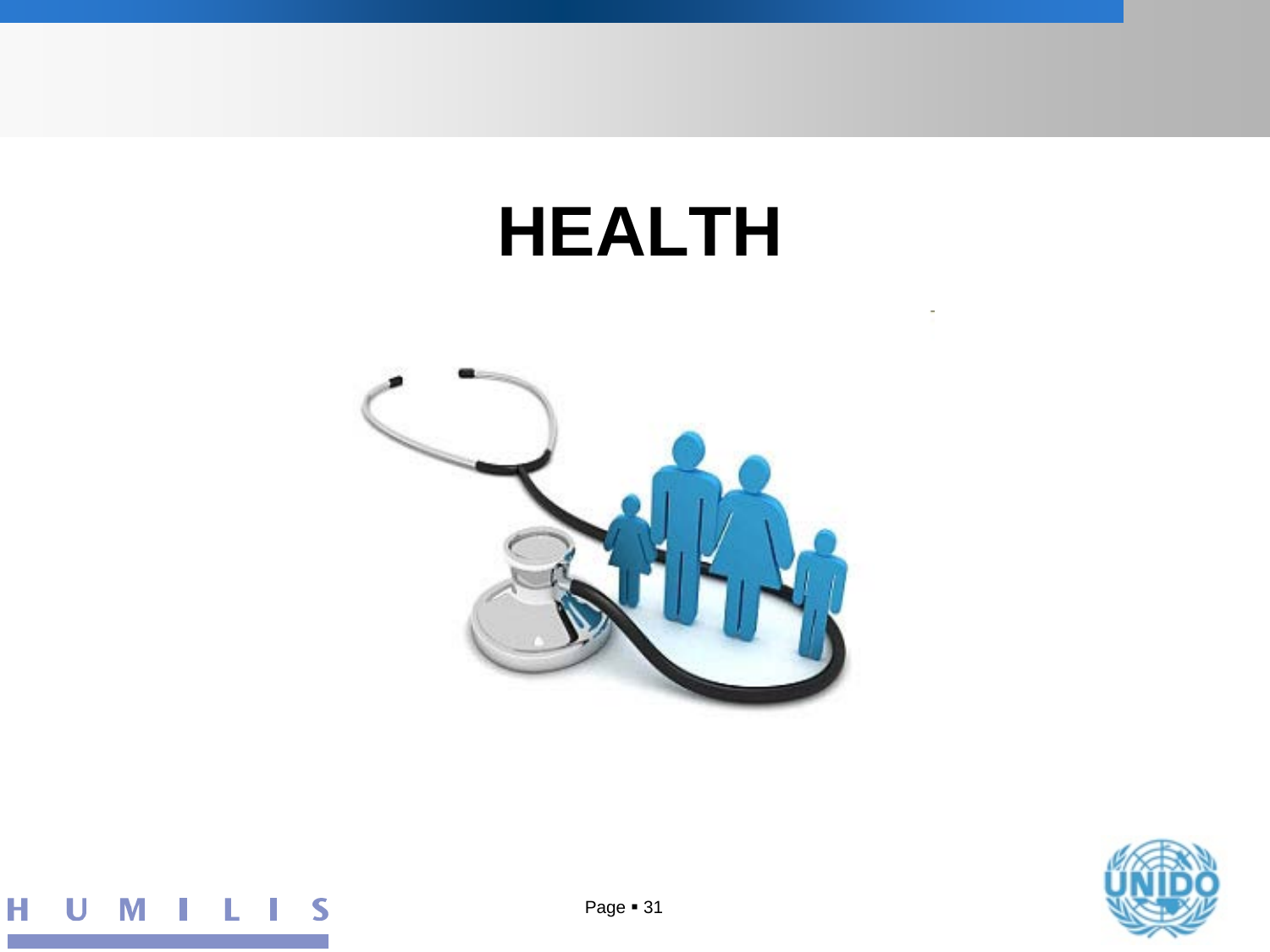### **Health**

- Algeria has one of the best healthcare coverage system in Africa.
- Algeria will continue to play a important role in the modernization of the health system over the coming years. In addition, we note the Algeria has become Africa's largest pharmaceutical market in 2014, after surpassing South Africa.
- **Pharmaceutical values and volumes will continue to be boosted by** various healthcare modernisation programmes. The government has indicated its commitment to the improvement of its population's health, outlining a program through to 2025. This situation will provide substantial opportunities to foreign players - most of which operate in the country through imports or local partnerships - as well as stronger domestic companies, which will be well placed to respond to increased demand for generic products.



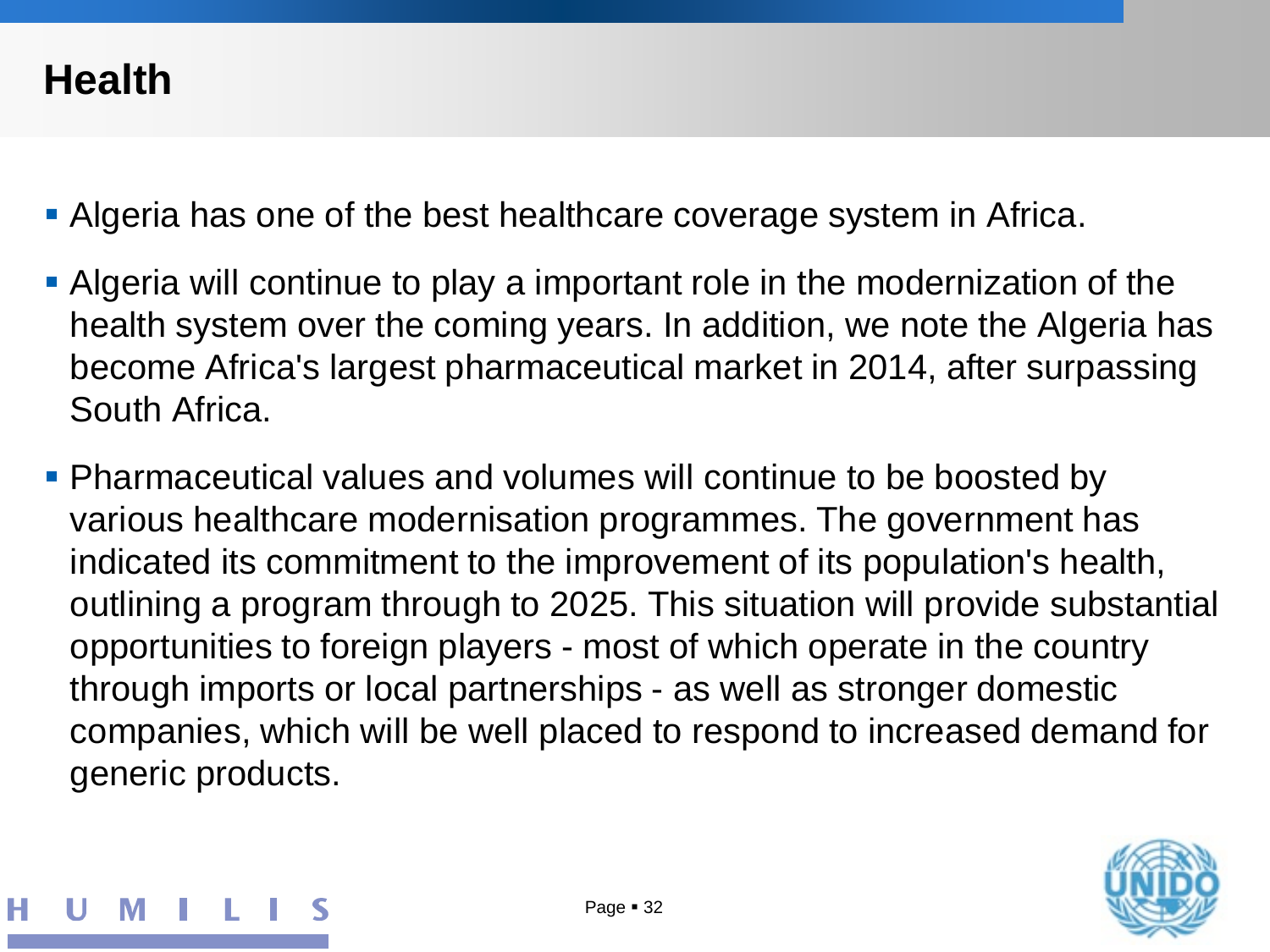#### **Health**

Health care spending in the private and public sectors, in relation to GDP





Annual health spending per capita



*Source: World Bank* 

н S M Ш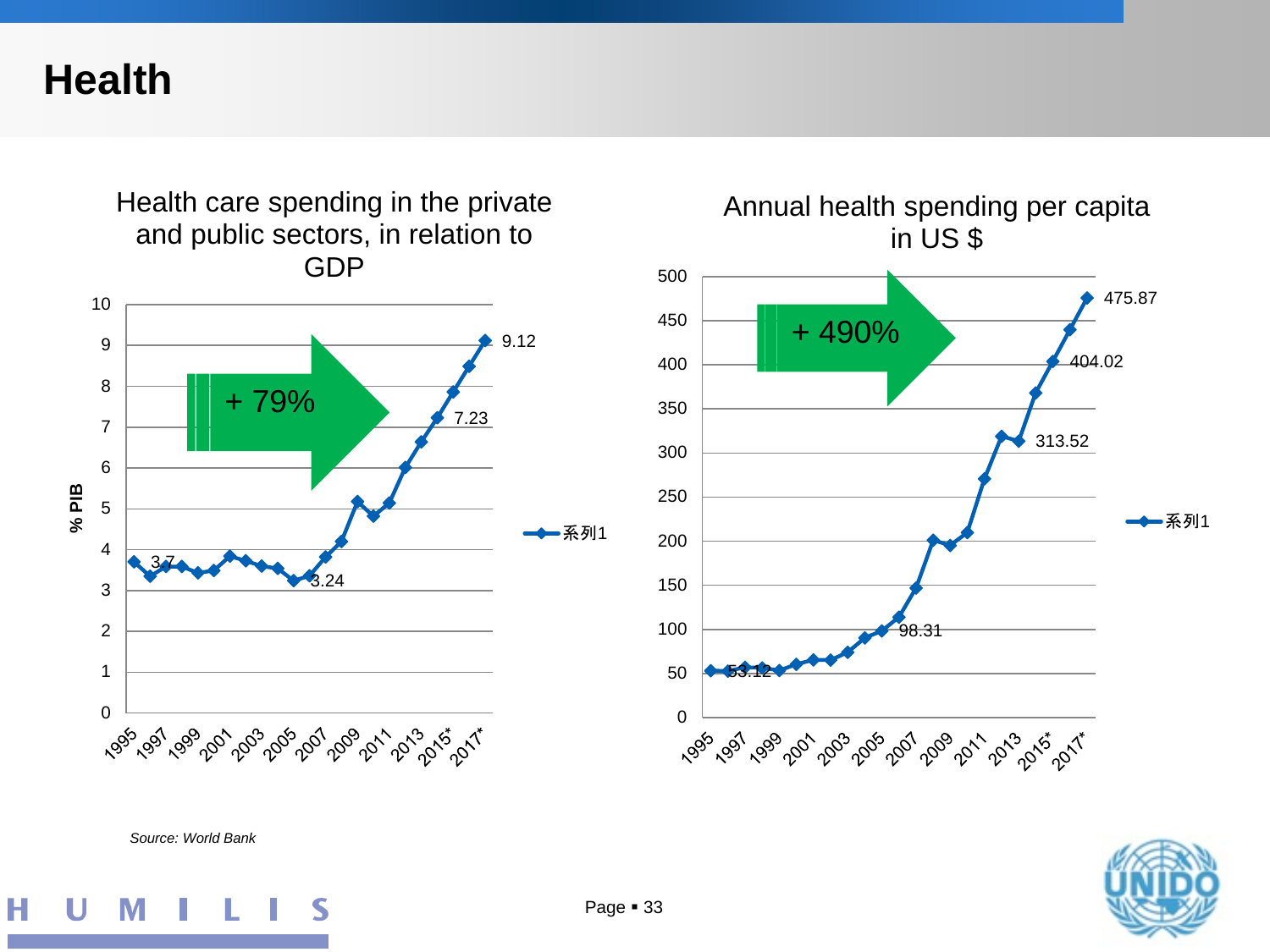#### **Health**

|                                            | <b>Algeria</b> | <b>Morocco</b> | <b>Tunisia</b> | <b>Middle East and</b><br><b>North Africa</b> |
|--------------------------------------------|----------------|----------------|----------------|-----------------------------------------------|
| Health expenditure<br>per capita           | 313            | 189            | 309            | 259                                           |
| Prevalence rate of<br>diabetes             | 7,3%           | 7,9%           | 9,4%           | 9,2%                                          |
| <b>Total Health</b><br>expenditure (%GDP)  | 6,6%           | 6%             | 7,1%           | 5,97%                                         |
| Life expectancy at<br><b>birth</b>         | 71             | 71             | 74             | 70                                            |
| Number of doctors per<br>1,000 inhabitants | 1,21           | 0,6            | 1,2            | 1,48                                          |

*Source: World Bank*

- One of the biggest healthcare market in Africa.
- **A National healthcare coverage system.**
- To modernise the healthcare system, the government planned to build 172 hospitals, 45 specialised health centres, 377 clinics and 1,000 treatment rooms

*.(source BMI)*

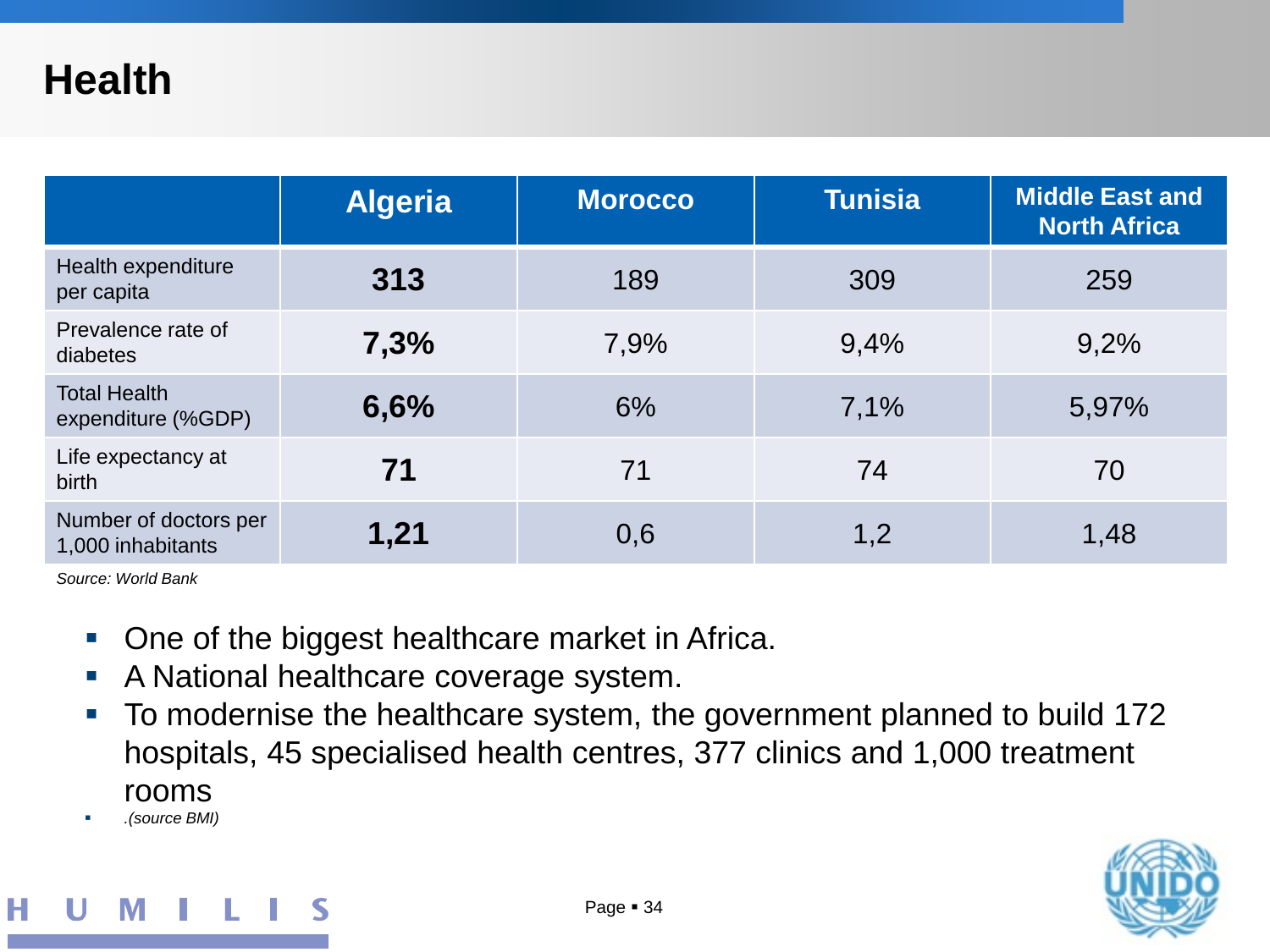## **Potential of the pharmaceutical market (rapport BMI)**

- Largest pharmaceutical market in Africa with **\$4,64bn turnover in 2014.**
- Strong political will to develop the sector in Algeria:
	- Prohibition in 2011 of the importation of drugs that are produced in place, official expect to reach 70% of self production against 30% today.
- Market in **strong growth** with an average of **10% per year.**

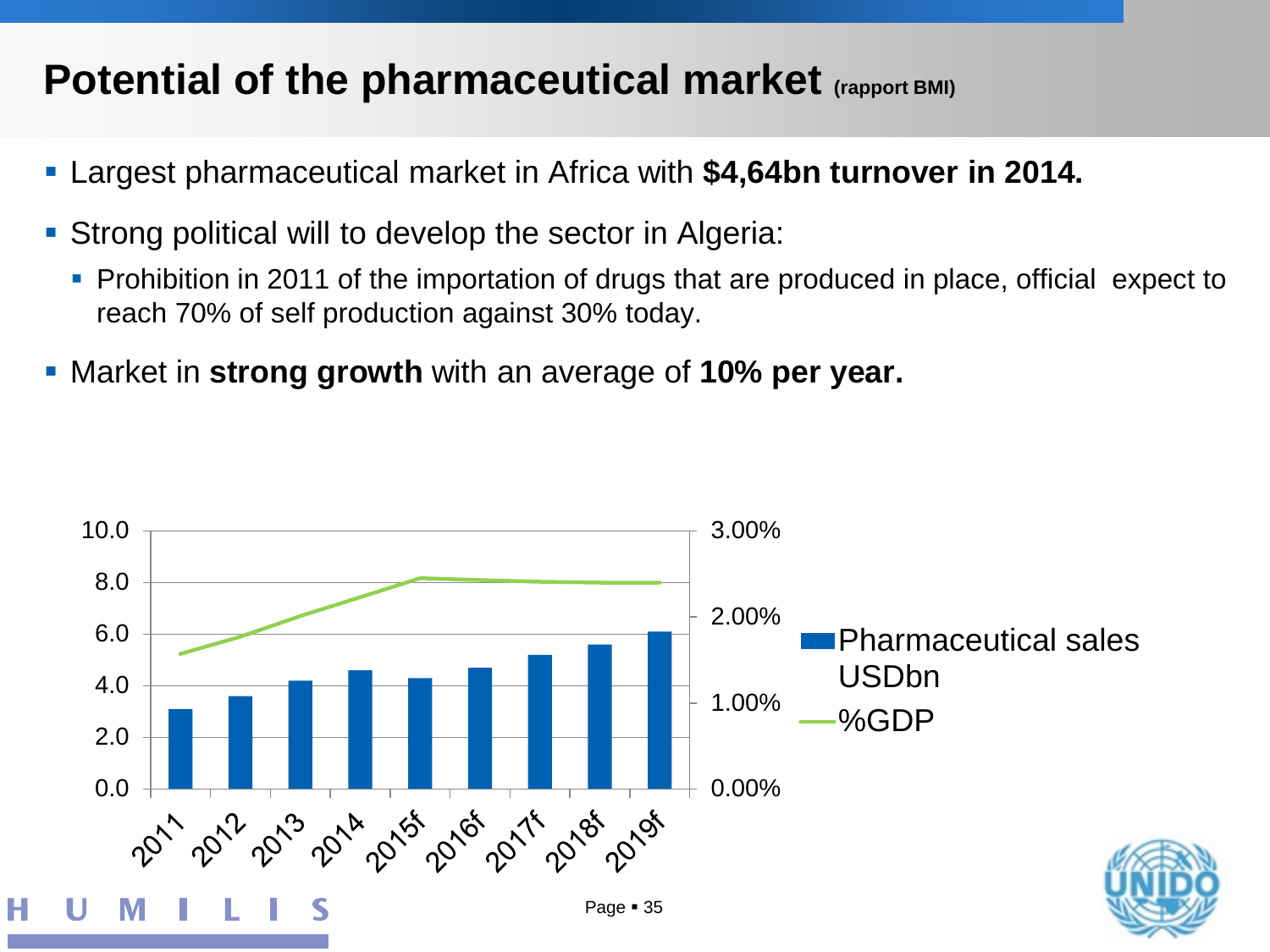### **How to get in the market**

Activities in the sector of pharmaceuticals regroup: Production – Packaging - Wholesalers importers - Wholesale distributors - Retailers (Pharmacies and others) - Joint-ventures, PPP

• The Algerian private pharmaceutical company Biopharm and the Indian generic drug giant Cipla, signed last February an agreement to create a joint venture in Algeria in order to market and distribute medicine dedicated to respiratory diseases. The construction of this plant will require an investment of nearly USD 15 million, held 60% by Biopharm and the remaining 40% will be held by Cipla (EU), the UK subsidiary of the Indian group. During the same year, another partnership agreement was signed between the Algerian laboratory Biopharm and the Anglo-Swedish AstraZeneca laboratory, for the construction of a pharmaceutical manufacturing plant in Algeria for an investment of over USD 50 million.



- The first insulin vials produced as part of the partnership between Algerian group Saïdal and the Danish laboratory Novo Nordisk, will be placed on the market in the first half 2016. The amount of this investment is estimated at over EUR 50 million.
- The two partners are initially local needs of the Algerian market and subsequently exported to countries in Africa and Asia.

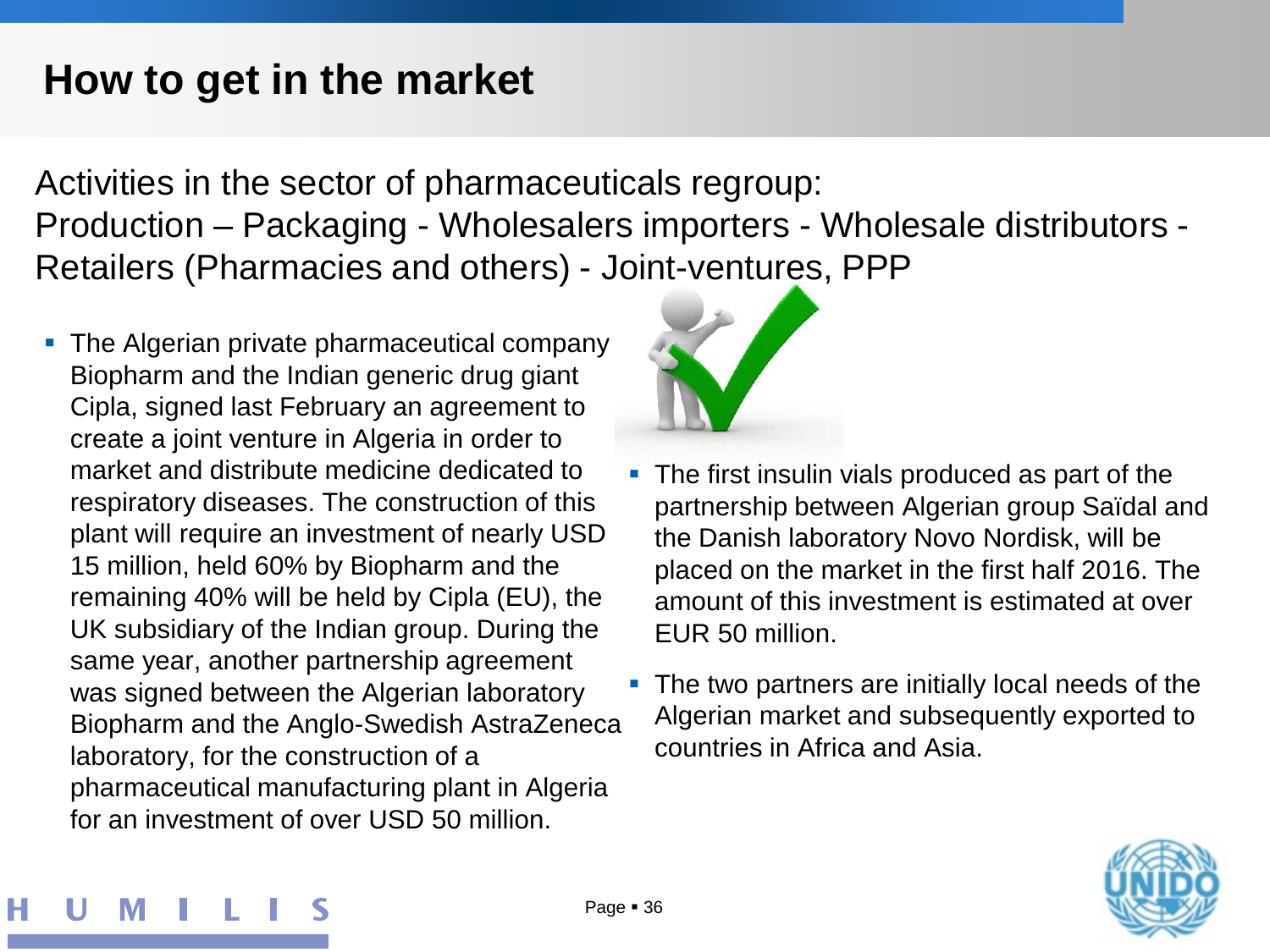# **Legal framework**

- Decree of 8 of May 2011 relative to the interdiction of the importation of pharmaceutical products and medical devices for human medicine made in Algeria.
- Decree of 6 June 2005 setting out the technical conditions for the importation of pharmaceutical products to human medicine.
- The law n°85-05 of the 16 february 1985 relative to the protection and the promotion of Health.
- Decree n°92-284 of the 6 of July 1992 relative to pharmaceutical product registration to human medicine.
- Executive Decree n°92-285 of the 6 of July 1992 relative to the operations authorization for an establishment of production and/or distribution of medicines.

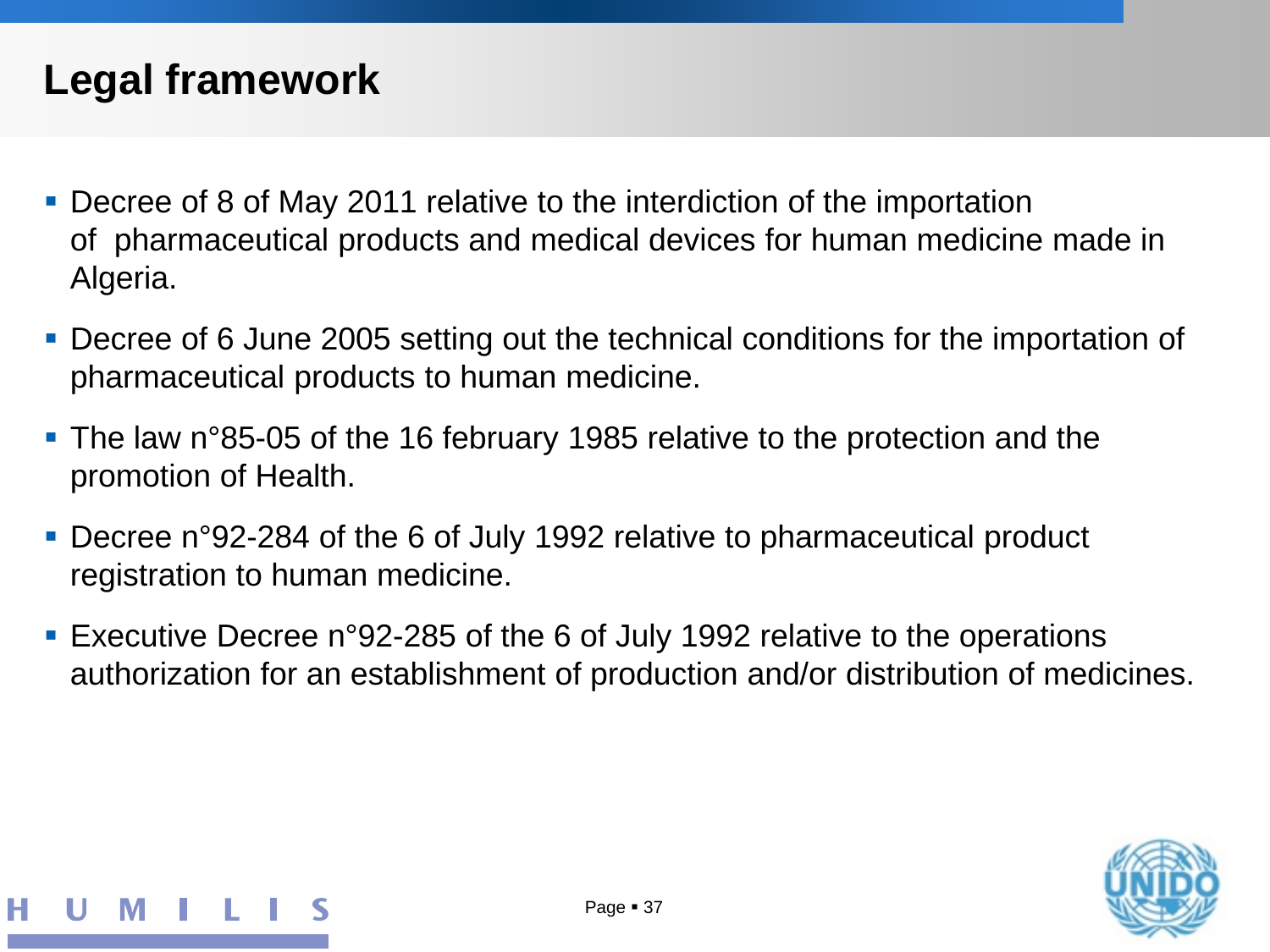# **ITPO Tokyo, Local Advisors Program**



**Investment & Technology Office (ITPO), TOKYO**

- **Mandate to promote and facilitate Japanese companies responsible investments**
- **Local presence with local advisors in Algeria, Mozambique and Ethiopia**
- **Available for providing local market knowledge and local facilitation**
- **Contact: l.kerrar@unido.org**